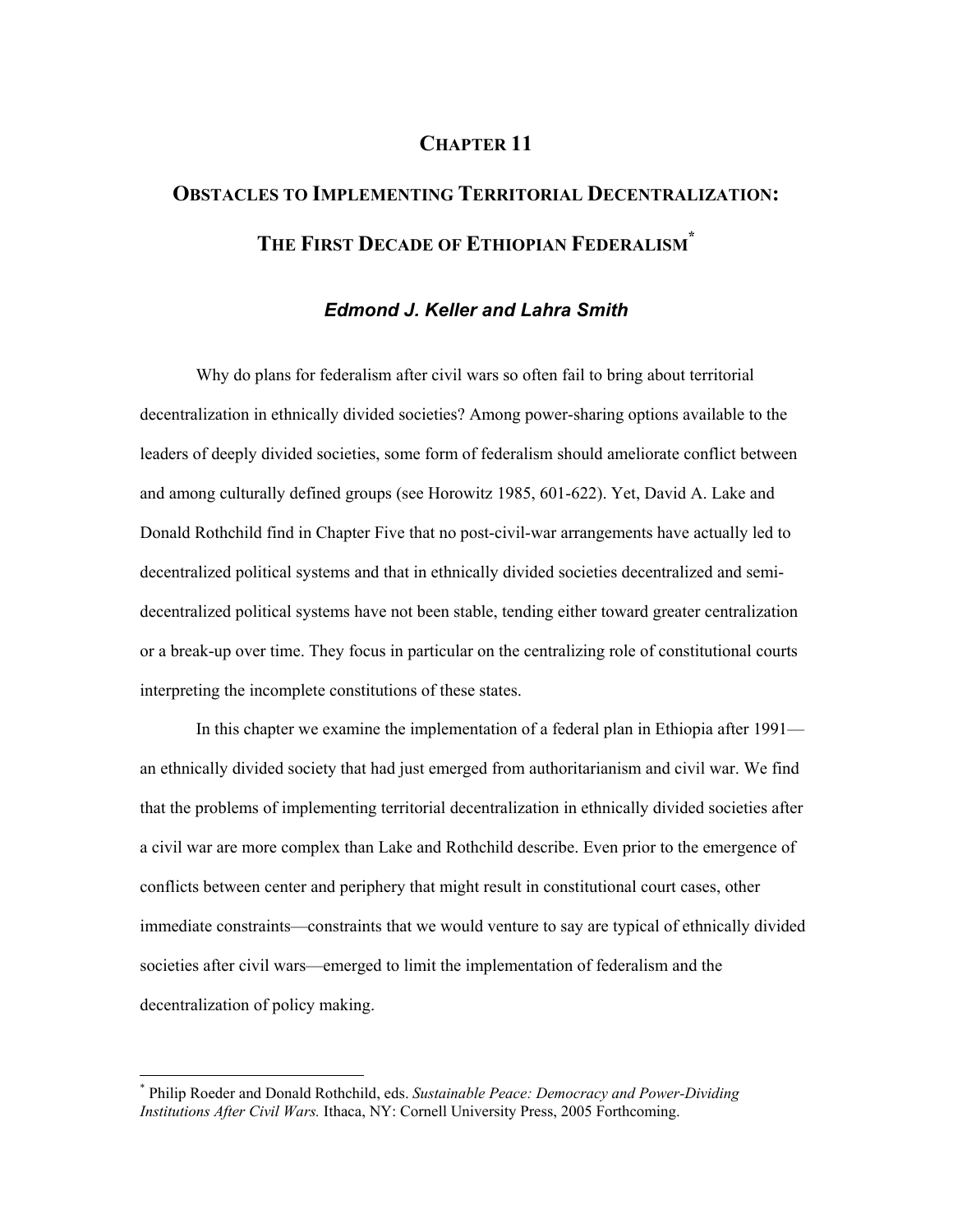In sub-Saharan Africa organizing regional states on the basis of their ethnic composition has rarely been attempted. In this respect, the current Ethiopian experiment with *ethnic federalism* represents a novel approach to power sharing. It provides interesting comparisons with other experiments with federalism, particularly with that in Nigeria, the only other sub-Saharan state to have attempted to implement a federal system. (See Eduardo Alemán and Daniel Treisman's discussion of Nigeria as an *ethnically mined* state in Chapter Eight of this volume).

Throughout its modern history, Ethiopia has been characterized by ethnic tensions. Until 1991, however, successive regimes tried to suppress the unique cultural identities of that country's more than eighty distinct ethno-linguistic groups and at the same time to assimilate them into the dominant Amhara culture.<sup>i</sup> In May 1991, following a relatively brief civil war, the Marxist regime that ruled for more than 17 years was displaced by the Ethiopian People's Revolutionary Democratic Front (EPRDF), an umbrella organization comprised of a number of ethnically-based opposition groups. On coming to power, the EPRDF decided not to suppress the national aspirations of Ethiopia's ethnic groups, but instead to allow them the full expression of their languages and cultures. It decided, in less than two years, that the country would be administratively and politically reorganized, creating what are largely (but not exclusively) ethnically based national/regional governments or states.<sup>ii</sup> The then-ruling Transitional Government of Ethiopia (TGE) also publicly committed itself to the introduction of pluralist, multi-party democracy. This was significant because until then Ethiopia had never had political parties or pluralist democracy.

The EPRDF government was immediately faced with the problem of managing an ethnically diverse polity. Many in the general population were concerned about the future of their nationality groups. They viewed the decentralization implicit in ethnic federalism as the best way to demonstrate the regime's commitment to social equity and democracy. Democratic principles were eventually enshrined in a well-crafted national constitution in 1994. In addition to the formulation of a constitution that included the principles and institutions of democracy, the new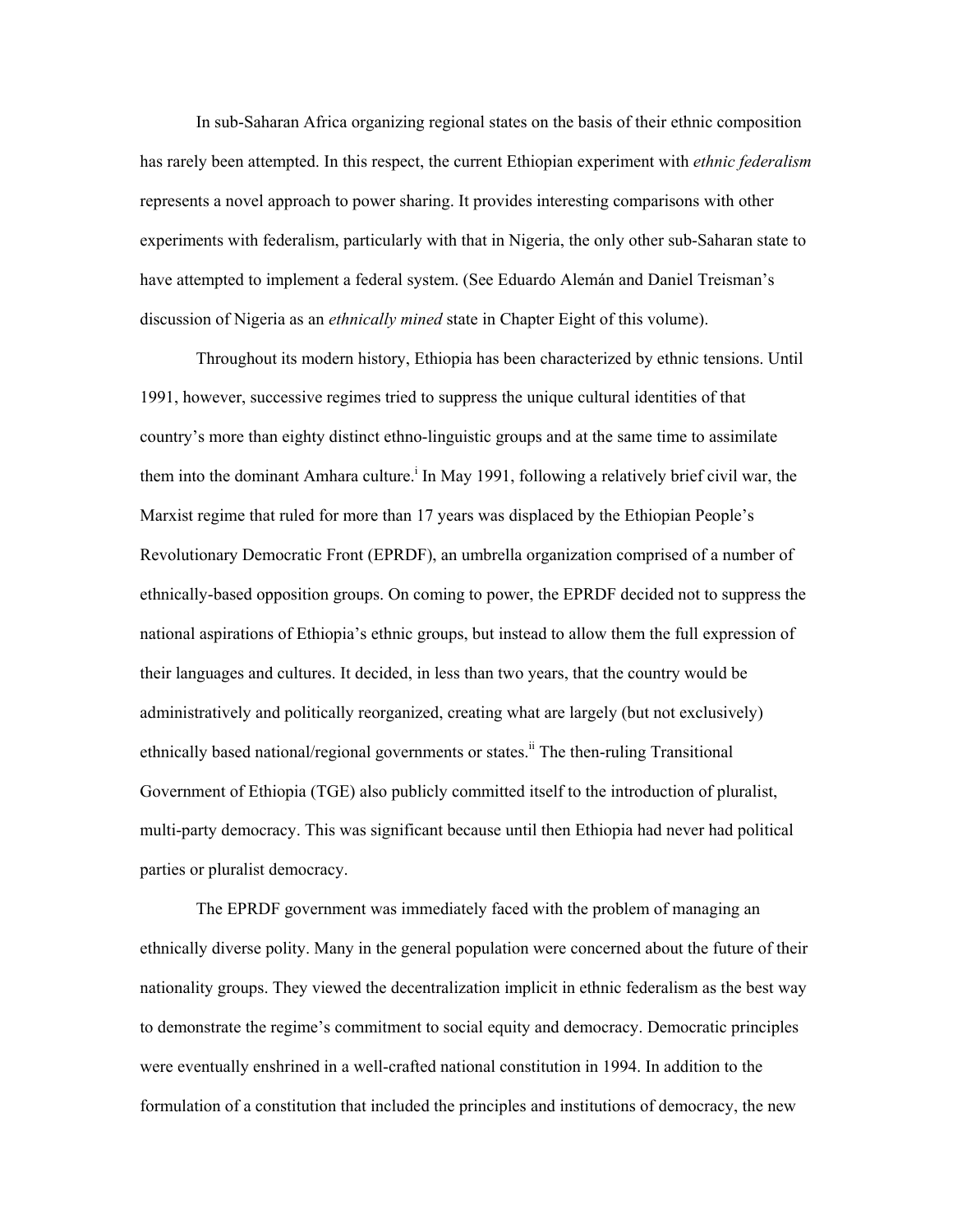regime introduced public policies designed to devolve administrative authority from the center to regional states. The intention of the new regime was to use a form of ethnic federalism to attempt both to reduce ethno-regional inequalities and to provide an enabling environment for democracy (*Negarit Gazeta* July 22, 1991).

The purpose of this chapter is to identify reasons why the EPRDF government in the first dozen years was unable to implement plans for ethnic federalism successfully. Although it is too early to call these reforms a failure, Ethiopia after twelve years operated very much like a centralized, unitary state, with most power residing at the political center. Rather than focusing on all aspects of public policy, this chapter is concerned with two purposively chosen policy sectors: fiscal reform and education. Fiscal policy is important because of its role in the distribution and redistribution of resources needed for development. Central to the Ethiopian approach has been a revenue-sharing system that involves the central and regional governments. Education policy is important in the context of ethnic federalism, for educational reforms could send signals to ethnic groups of their rulers' sincerity in pledging to systematically reduce social inequalities throughout the country.

The remainder of this essay is divided into four sections. The first section deals with the evolution, institutional structure, and functioning of ethnic federalism in Ethiopia. The second section examines empirical evidence on the implementation of ethnic federalism through fiscal policies in the first twelve years after 1991. The third section addresses some empirical evidence on Ethiopia's efforts to utilize education policy for the purpose of consolidating ethnic federalism in the same period. The conclusion considers the implications of Ethiopia's strategy for reducing regional inequalities and enhancing political stability, thus creating an enabling environment for democracy.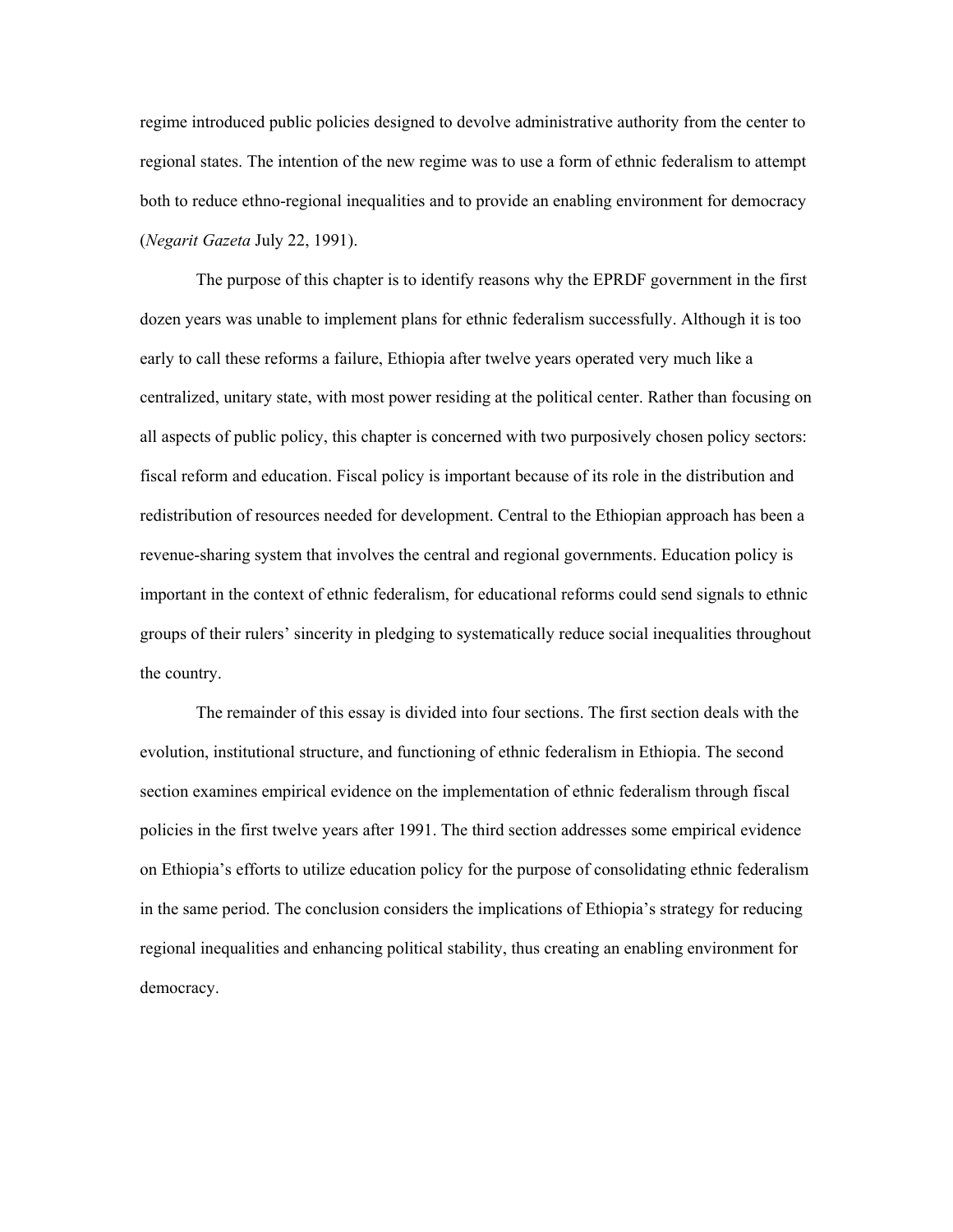## *From Empire to Federation*

The primary architect of the modern state of Ethiopia was Emperor Haile Selassie I, who reigned for forty-four years until his overthrow in 1974. Historians largely view Haile Selassie as a modernizer who fiercely guarded the sovereignty and independence of this northeast African polity. Despite this reputation, Haile Selassie's regime was ultimately toppled by the weight of official corruption, bad governance, and his failure to resolve the "national question." The emperor had cultivated both at home and abroad a myth that Ethiopia was a multi-ethnic but unitary nation-state. However, by the early 1970s, Ethiopia's poverty, gross inequalities, political and economic underdevelopment laid bare the lack of a foundation for such a myth. Even before Haile Selassie was overthrown, evidence of ethnic and regional discontent had begun to surface; and, in the aftermath of the demise of his regime, ethnic tensions came to present the main challenge to the political stability of the new revolutionary regime (Keller 1988).

Less than two years after the overthrow of Haile Selassie, Ethiopia's leaders committed themselves to "scientific socialism" and proceeded to reorganize society to achieve this end. One of the defining features of Ethiopia's brand of "scientific socialism" was the illegitimacy of ethnicity as a political organizing principle. Instead, the ruling regime of Colonel Mengistu Haile Mariam thought it best to group the public into mass organizations on the basis of their economic or social roles. In doing this, the Mengistu regime failed to address the national question effectively. In a final effort to legitimize itself and its programs, the regime created the Worker's Party of Ethiopia (WPE) in 1984, and in 1987 constitutionally established the People's Democratic Republic of Ethiopia (PDRE). The new national assembly, attempting to diffuse discontent among regionally- based nationality groups, created twenty-four administrative regions and five autonomous regions (Keller 1995).

Rather than enhancing the PDRE's legitimacy, these reforms exposed its vulnerability. Opposition groups, mainly the Tigray People's Liberation Front (TPLF), the dominant partner in the EPRDF, came to control ever increasing amounts of territory in the north-central part of the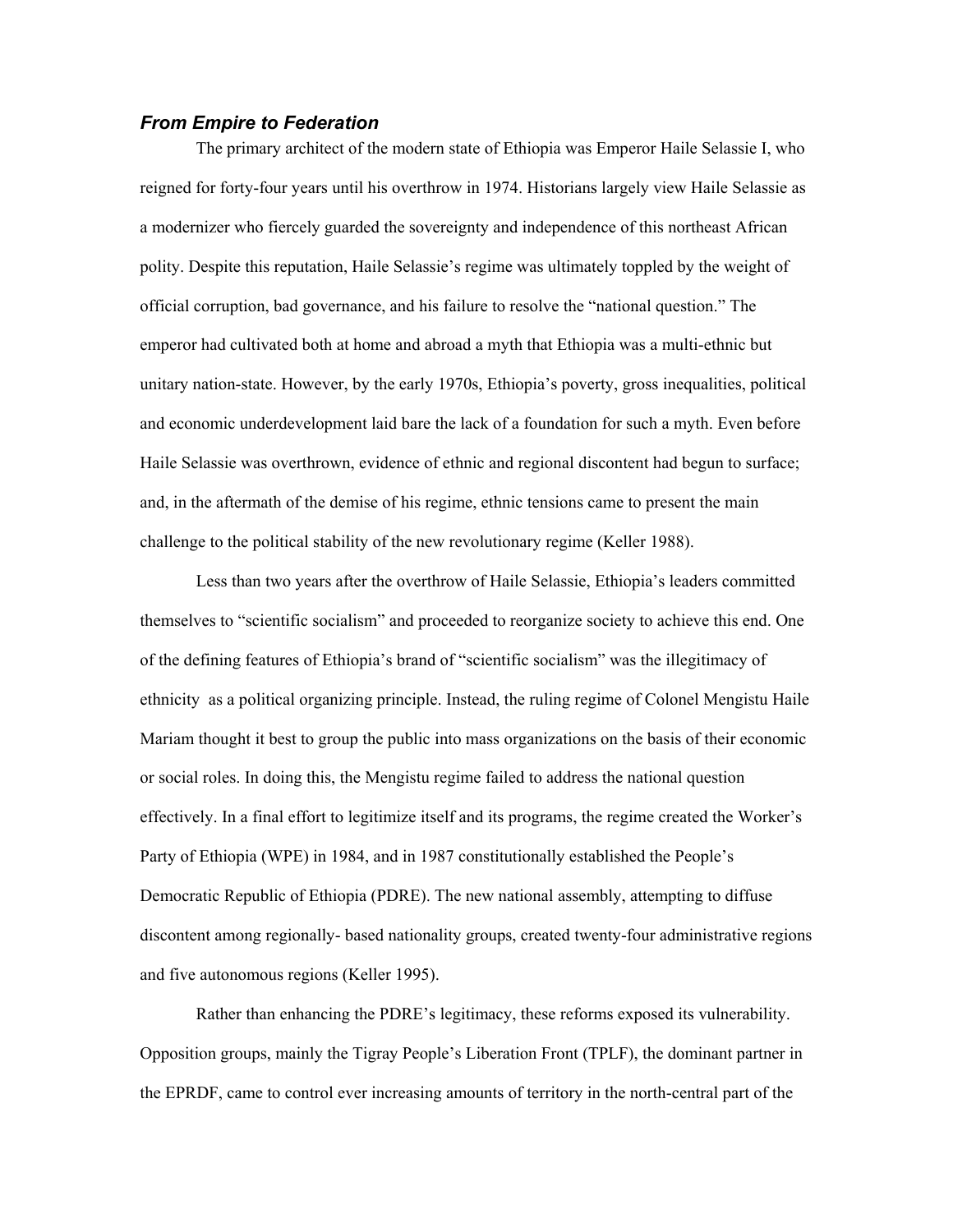country. On May 28, 1991, the Mengistu government collapsed, as the victorious forces of the EPRDF moved in to take control of Addis Ababa, the capital city,. Mengistu was forced into exile, ushering in a significant change of regimes.

## **Federation from above**

The EPRDF at first tried to present a public image of itself as possessing the political will to address many of Ethiopia's past problems, including the national question. Its leaders moved quickly to fill the power vacuum caused by the collapse of the Mengistu regime, and within a few weeks began establishing a transitional government. A national conference for this purpose was convened in July 1991. This was an attempt on the part of the EPRDF to secure widespread acceptance. It resulted in the signing of a transitional charter by representatives of some 31 political movements, the creation of a Council of Representatives with 87 members, and the establishment of the Transitional Government of Ethiopia (TGE). The EPRDF had the largest single bloc in the Council, with 32 seats, and the Oromo Liberation Front (OLF), until its withdrawal from the government in late June 1992, was the second largest, with 12 seats. The EPRDF's commitment to institutionalizing a system of ethnic federalism was indicated in key planks of the Transitional Charter, in implementational proclamations, and in the new constitution. The new policy quickly prompted protests among Ethiopian nationalists both at home and abroad who vigorously opposed policies they feared would lead to the balkanization of Ethiopia. The unsettled nature of the transitional period allowed the EPRDF to forge ahead with its plans to administratively reorganize the country along ethno-regional lines. (See Table 11.1.)

It appeared to outside observers at the time that Ethiopia might be able to form what Alfred Stepan (2001) has labeled a *holding together* federation based on a broad consensus among elites. There are various ways in which federal systems come into being. Stepan, building on the seminal work of William Riker, identifies three main patterns: (1) *coming together federations, (*2) *holding together federations* and, (3) *putting together federations* (Stepan 2001,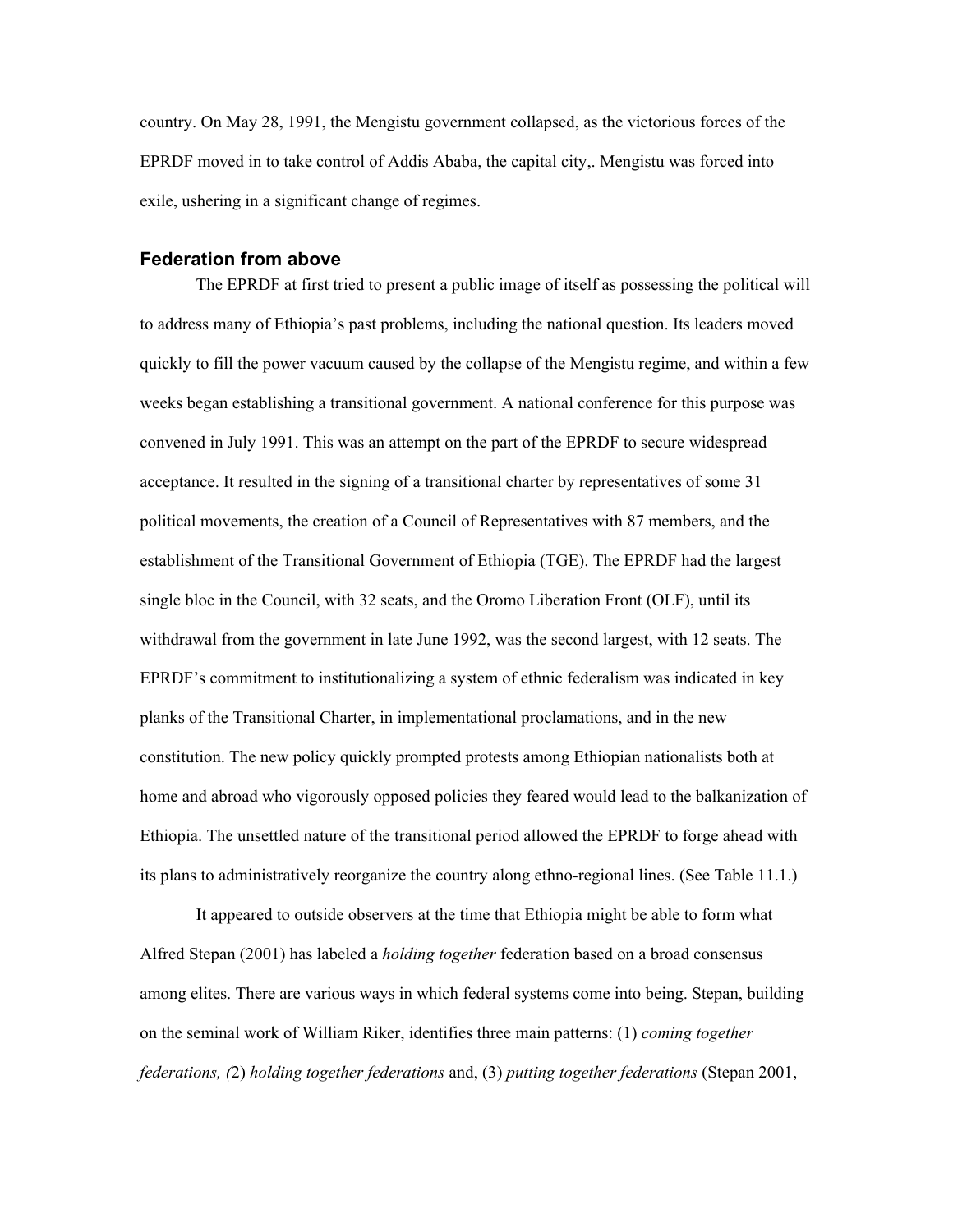320-3)*. Coming together* federations emerge when sovereign states for security purposes and/or purposes of governmental efficiency decide voluntarily to form a federal system. *Holding together* federations are the outgrowth of a consensual parliamentary decision to preserve a united country by creating a multi-ethnic federal system. As Ahuja and Varshney find in Chapter Ten of this volume with reference to the Indian federation, this is most often done to avoid or manage divisive ethnic, religious, regional, or other types of group conflict within the polity. A *putting together* federation is imposed from the center without a broad elite consensus.<sup>iii</sup>

Ethiopia began as what appeared to be a *holding together* federation in 1991, but quickly became a putting-together federation. The Marxist regime had been eliminated, and ethnic communities were promised that they could exercise their right to self-determination in the *New*  Ethiopia—a federation comprised of ethnically based states. All that changed within a year. The center forced federation from above rather than creating it through bargaining. The ruling coalition narrowed as the EPRDF forced out ethnic parties that wanted to assert the right of their regional states to "self-determination up to and including secession." In their place the EPRDF created so-called People's Democratic Organizations—that is, ethnically-based surrogate parties through which it could project the illusion of a multi-ethnic federal state.

 As the Constitution was in the final stages of being drafted, the EPRDF announced a major policy document outlining its political views and policy objectives on regional reforms (Ethiopia, Office of the Prime Minister 1994). It outlined its intentions to devolve power from the center to the regional states and local governments, but this *devolved federalism* would lack extensive sub-national control over technical policies, laws, regulations, and taxes. This puttingtogether approach contrasted with a system of consensual federalism resulting from bargaining and negotiations among states. Publicly, the EPRDF has consistently claimed that it is committed to the following objectives: reducing the ethnic conflicts and tensions that have dominated modern Ethiopia; forthrightly tackling social and economic problems to ensure that all ethnic groups are treated equally; building a democratic society; and constructing effective, efficient,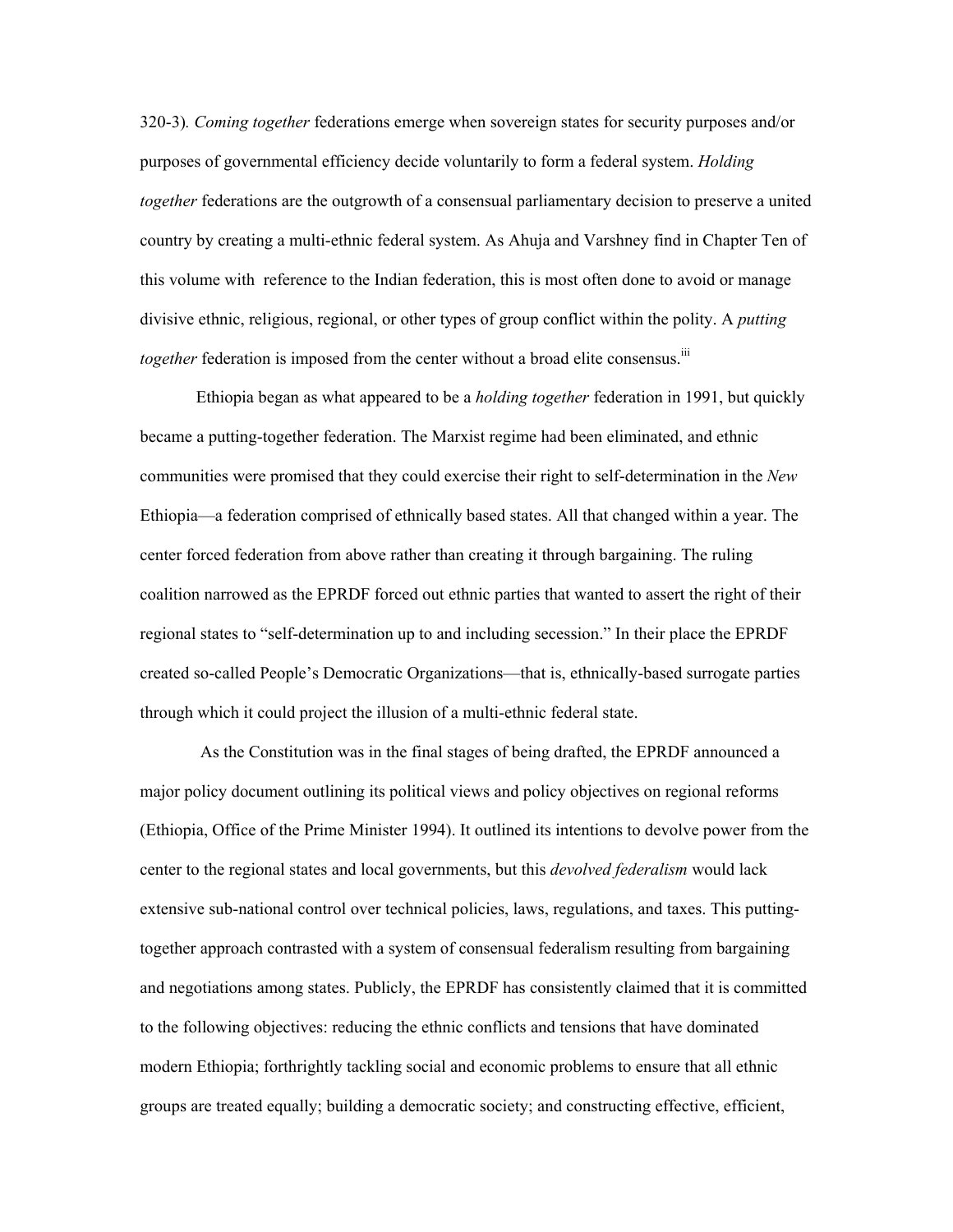and uncorrupt systems of governance (EPRDF 2000). In order to do this, there would have to be a new social compact. However, rather than negotiating such a compact among elites representing the major ethnic and political groups in society or allowing it to emerge in an organic manner, the EPRDF imposed federalism from the top.

At a very fundamental level the implementation of decentralization has been a political process intended to keep the EPRDF in the position of being the dominant player in Ethiopia's reconstruction. Initially in the transitional period, as already mentioned, the EPRDF created a broad political pact for the purpose of governing. But the governing coalition narrowed considerably in April 1993, as the EPRDF-dominated government ousted five political groups for endorsing a resolution at a conference of opposition groups meeting in Paris calling for dissolution of the Council of Representatives. The membership of the Council was reduced to the representatives of the EPRDF and the ethnically-based parties it had created (Keller 1998, 114). National, state, and local elections took place after adoption of the Constitution, but most opposition parties either chose not to participate or were kept out by official intimidation, and manipulation of electoral rules limited the opportunitites for any organized opposition.

### **Institutional design of Ethiopian federalism**

The Ethiopian Constitution of 1994 proclaims the establishment of the Federal Democratic Republic of Ethiopia (FDRE), consisting of nine regional states and two selfgoverning, multi-ethnic cities, Addis Ababa and Dire Dawa. Five of the nine regional states (Afar, Amhara, Oromiya, Somalia and Tigray) are dominated by a single ethnic group, and four (Benishangul/Gumuz, Harar, Gambella, and the Southern Nations, Nationalities and Peoples Region or SNNPR) are multi-ethnic states, with no one dominant ethnic group. The Constitution declares that regional states may prepare their own constitutions, decide their own official languages, develop their own administrative systems, establish separate police forces, and collect certain taxes. In the multi-ethnic regional states, although each group may choose to use its own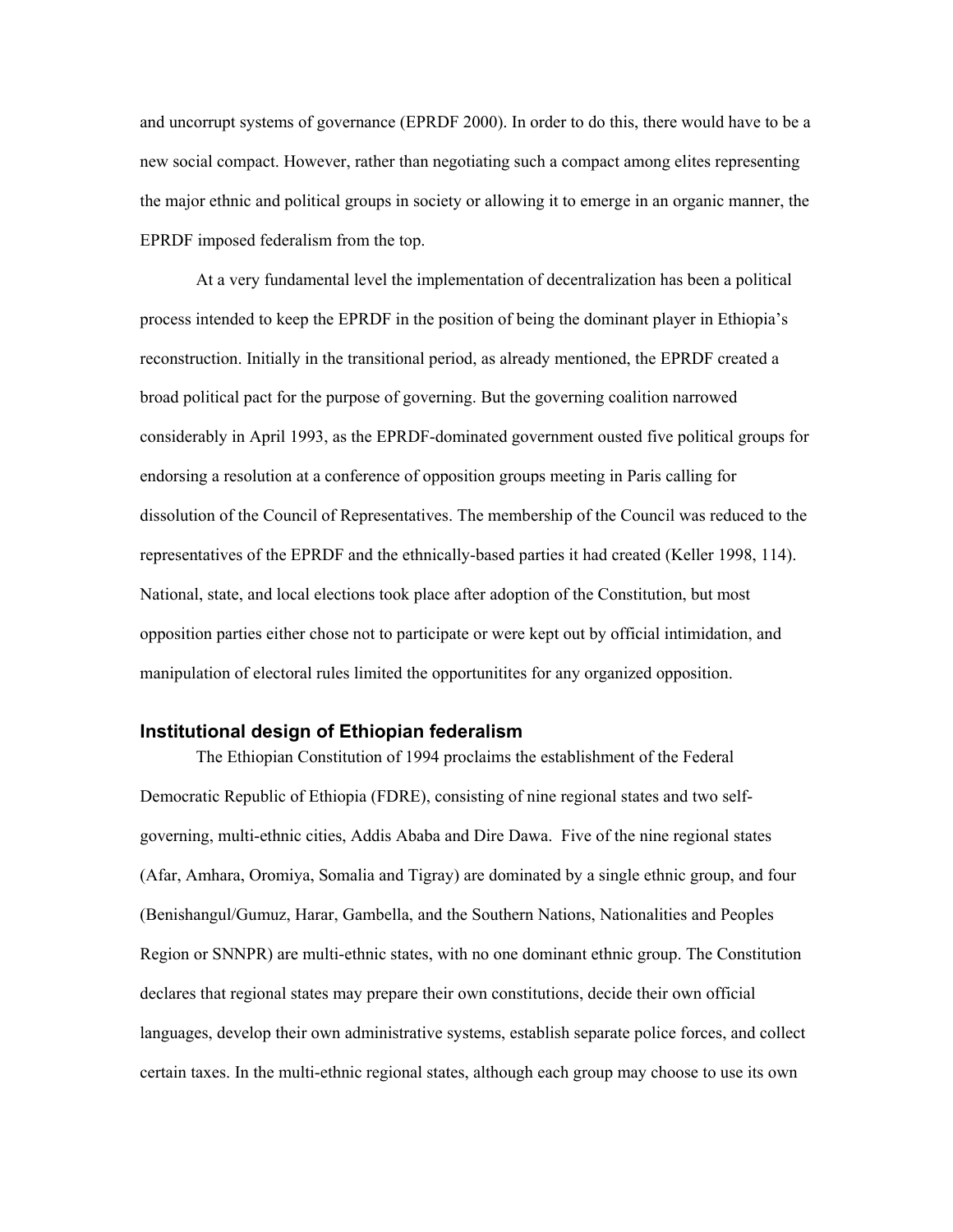language on a day-to-day basis, Amharic is the working language. In the others, the working language is usually the language of the predominant group in the state, though this is also subject to variation, as we shall discuss later.

Ethiopia's brand of federalism has five levels of government: the federal, regional state, zone, *woreda*, and local levels (See Figures 11.1 and 11.2.). Each of the levels of government has more or less the same structure, with executive, legislative, and judicial branches. The policies of the regional state governments have the most impact upon the citizens of the various regions in that they are the primary implementers of development policies. In fact, very little decentralization has occurred below the regional state level.

The Constitution states in Article #39 that all ethnic groups and nationalities have the right to secede. In order for this action to be taken, however, it must have the approval of at least two-thirds of the members of the legislative council of any nation, nationality, or people, and the action must be ratified in a regional-state-wide referendum three years later. Furthermore, before any of this can happen, there are constitutional provisions for a review of the claim to secession by the Constitutional Court and the Council of the Federation, a national political and deliberative body of 108, with elected representatives from all regional states (Haile 1996, 25-31).

## *Revenue Sharing and the Implementation of Fiscal Federalism*

A central feature of Ethiopia's devolved federalism is a hybrid system of revenue sharing. Under this system the central government shares tax and other revenues with regional states and much of the sharing takes the form of block grants from the federal to the regional state governments. The authority for this policy is Proclamation #33, which is aimed at, (1) enabling the federal and state governments to efficiently carry out their respective duties and responsibilities; (2) to assist state governments in the development of their regions on their own initiative; and (3) to reduce uneven development across regions (*Negarit Gazeta* 1992c).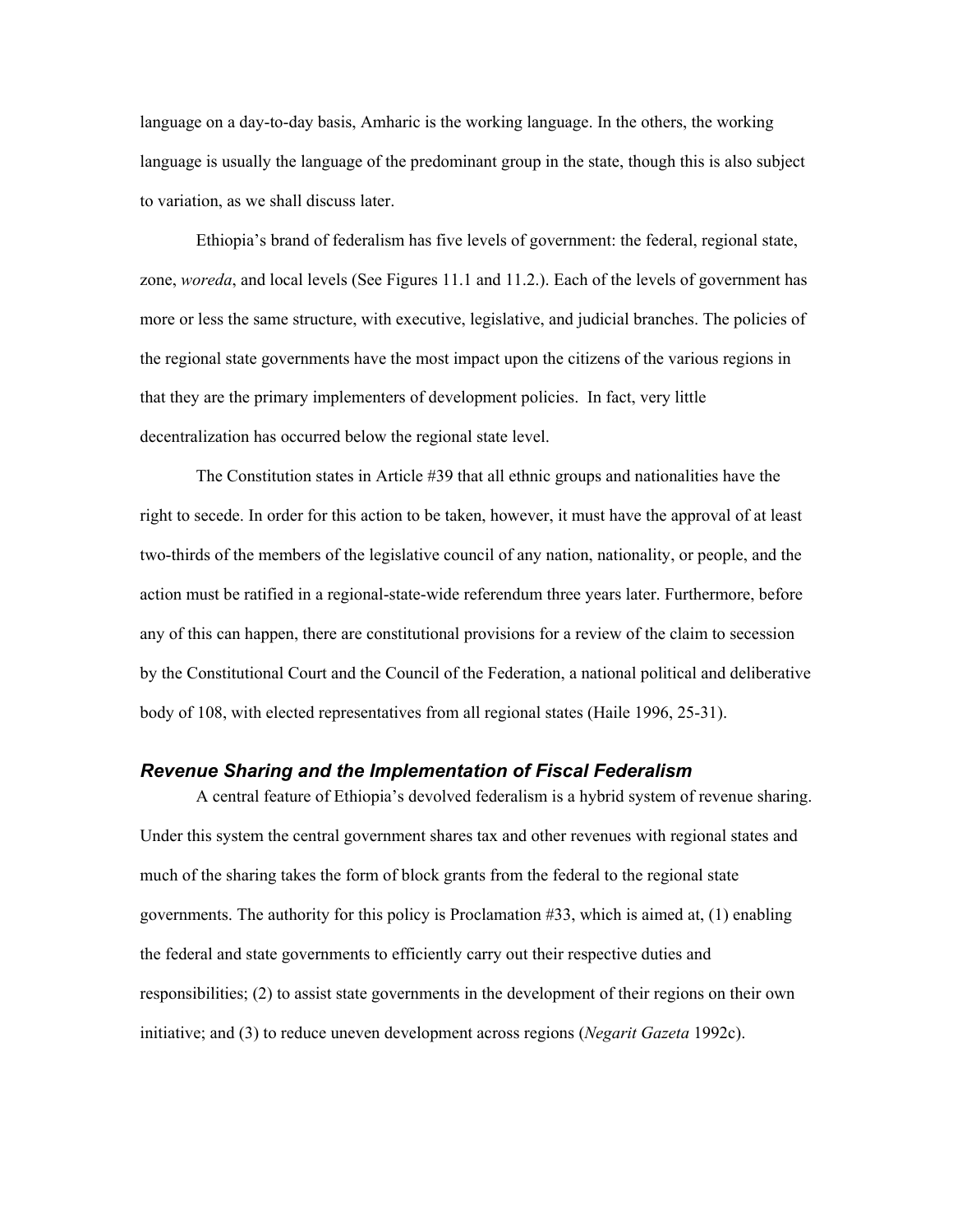The Constitution gives the federal government the power to collect all revenues from trade and most revenues generated by federally-owned state enterprises. It establishes the right of state governments to collect taxes from revenues generated by public enterprises they own, to tax personal income of non-federal or international employees, and to tax unincorporated activities in their domain

The dominance of the Ethiopian federal government in revenue generation has resulted in state governments relying extensively on transfers from the central government to meet their obligations. Ideally, a federal arrangement would be characterized by a fiscal balance whereby regional governments would have taxing powers sufficient for them to meet their service delivery and governance obligations. However, in Ethiopia, this has not been the case. There have been significant mismatches between the regional-states' expenditure responsibilities and their revenue generating capacities. For example, in the 1993-94 fiscal year, out of a total regional expenditure of Birr 3,145 (\$39.2) million<sup>iv</sup>, only Birr 807 (\$9.8) million (26 per cent) was generated by the states, with grants and subsidies from the central government accounting for the remainder. Moreover, the expenditure patterns of the states are centrally monitored, and thereby controlled (Chipande and Enquobahrie 1997, 23).

As Table 11.2 indicates, the taxing powers of the federal government have far exceeded those of the regional governments. Between 1994 and 1998 Ethiopia's regional states collected only 15 to 18 per cent of total national revenues. The poorest regions, Afar, Benishangul, Gambella and Harari, have improved their revenue generating capacity, but richer regions such as Amhara, Oromiya and Addis Ababa have made much more impressive gains than their "poor cousins".

Acknowledging the significant disparity in terms of levels of economic development among the regions of Ethiopia, their widespread poverty and inequality, and the differences in the revenue generating capacities of the states, the federal government has turned to a form of revenue sharing as a way of implementing an equity-based developmental strategy. Taxes are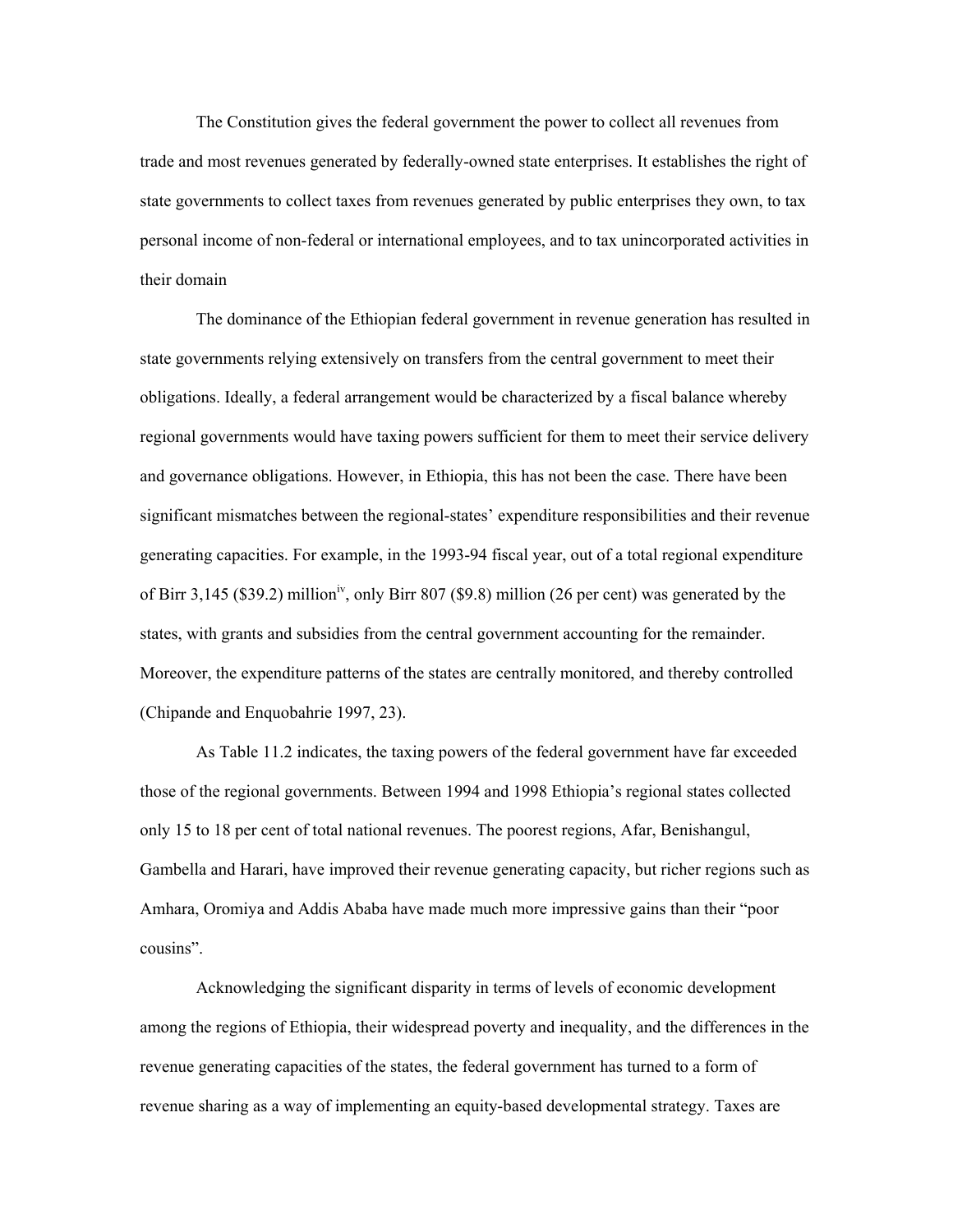collected at the center, and then sent to the regions according to a formula that seeks to compensate for these disparities and differences among regions.

Only funds designated for the Road Fund are officially earmarked, and the center coordinates the road projects of neighboring states. In principle, block grants to states come with no strings attached. Grants are determined according to a formula that has been in place since 1995-96, and has been revised twice. $<sup>v</sup>$  The share of the budget subsidy that is accorded each</sup> region is based on such objective factors as the region's population share, its relative level of development, and its relative projected revenue generation capacity (World Bank 1999a, 28). Regions under such circumstances theoretically have the power and authority to identify the policy preferences of their constituents, to formulate their own development plans, and to make decisions about the allocation of their own budgets between sectors as well as between capital and recurrent expenditures (World Bank 1999a, 8). However, state spending decisions most often are heavily influenced by priorities set nationally in the EPRDF Five Year Program. In other words, officials at the state and zone levels, who are generally party loyalists, structure the choices at the *woreda* and sub-*woreda* levels so that they conform to centrally determined priorities.

While there has generally been a policy consensus between states and the federal governments, there have been occasions when intra-regional conflicts have emerged over how to allocate the revenues received from the center. For instance, in the Amhara region in 1998 there was an incident where zonal preferences did not match state preferences. One zone wanted to allocate its entire budget to roads, at the expense of such important activities as improving educational infrastructure and instruction, health care, and agricultural programs. Another wanted to use its entire budget to construct a sports stadium. However, each zone was eventually persuaded to change its plans and to follow guidelines set at the federal and regional levels "for a more balanced approach to development" (World Bank 1999a, 70). Such incidents show that there are limits to autonomous decision-making on the part of lower levels of administration,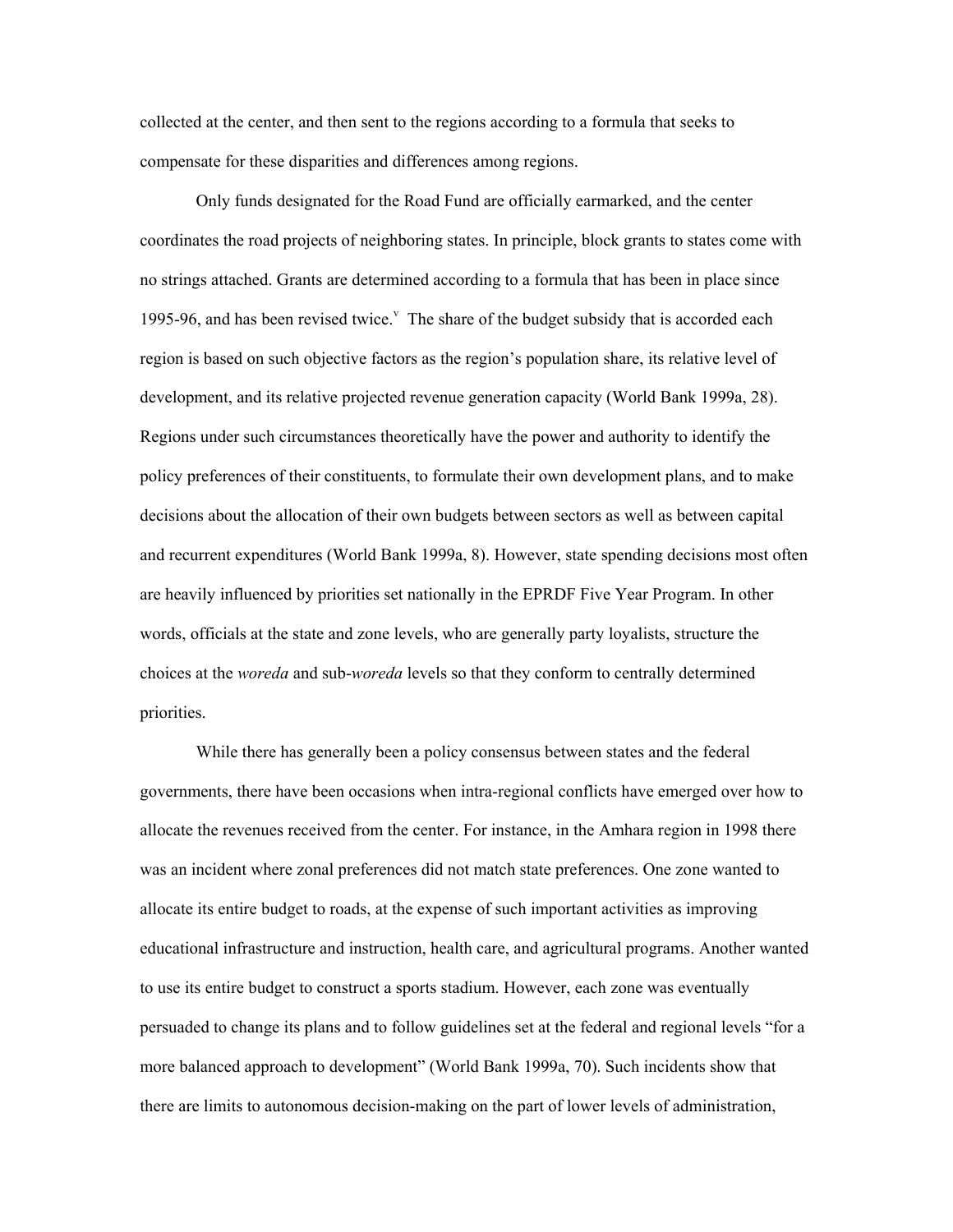especially when they stray too far outside nationally and regionally determined priorities. This is especially true at the *woreda* level. Rather than popular participation being enhanced at that level, it is constrained by the heavy hand of the center and its representatives at the state and zonal levels, as well as capacity limits at the *woreda* level.

In addition to the fiscal imbalance that exists between the center and the regional states, there are also significant differences among the regions themselves. For instance, the city of Addis Ababa finances almost all its public spending from revenues that it generates independently. Addis Ababa, in fact, accounts for an average of 34 per cent of the revenues raised by all states (See Table 11.3.). The state that collects the next largest percentage of revenues is Oromiya (28 per cent), followed by the Amhara Regional State (12 per cent), and the SNNP Regional State (11 per cent). The lowest collections tend to be in Gambella, Benishangul/Gumuz, Harari, and Afar (World Bank 1998, I, 44). The regions of Benishangul/Gumuz and Gambella are barely able to finance ten per cent of their public expenditures on their own. A second difference among regions is the sources of the revenues they generate. In Gambella, one of the poorest states, most of the state's revenue comes from personal income tax paid primarily by government employees.Tigray and Afar (another extremely poor state) derive a far larger percentage of their revenue from sales taxes. Richer states like Addis Ababa derive a larger share of their revenues from taxes on private business activity.

## **Why are Ethiopian finances still so centralized?**

The guiding role played by the EPRDF in the creation of Ethiopia's putting-together federation is an important part of the explanation for why fiscal federalism is by design highly centralized. Yet, even in areas where the regional-state governments have been given fiscal discretion, they have not been able to exercise this fully. The reasons that Ethiopia operates like a unitary state are not limited to the motives of the center, but also include problems in the states themselves. Despite an admirable development strategy centered on the principle of revenue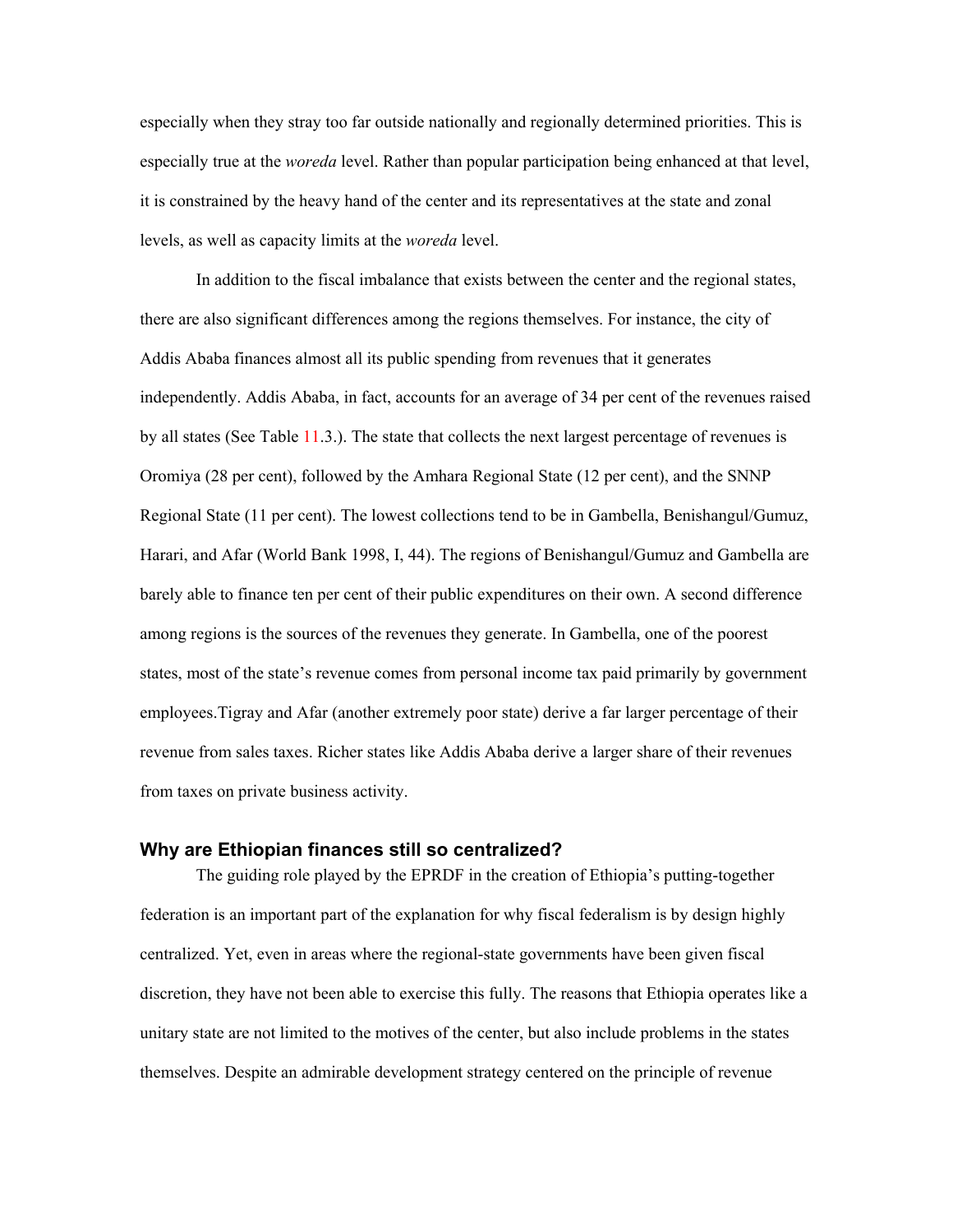sharing, regional states tend not to be able to make any significant headway. The reasons for this include:

#### *1. The reality of an underdeveloped private sector and a lack of access to credit for this sector.*

In most regions except for Amhara, Addis Ababa, Tigray, and Oromiya, the private sector is either at a very low level of development or non-existent (World Bank 1999a, 8-9; Young 1998, 83). This leaves most regions with limited tax bases and few independent revenue sources.

#### *2. A shortage of administrative capacity, particularly in the poorest regions.* There are

significant nation-wide shortages, and significant regional variation in the availability, of skilled administrative and technical staff, and these are major constraints on autonomous development (Egziabher 1998, 41; Cohen and Peterson 1999, 136-7). The shortage is a natural consequence of attempting to implement a federal system under conditions of abject poverty and underdevelopment. Decentralization comes at a high price. It involves the duplication of institutions and functions in a hierarchical pattern from top to bottom. In order to meet staff needs, regional bureaucracies must either employ individuals who may not be qualified for the positions they hold, or force skilled bureaucrats to underutilize existing talents. This problem is particularly acute in the poorest regions. The capacity to absorb shared revenues is quite low in such regions as Afar, Somali, Gambella, and Benishangul/Gumuz, and this serves as a drag on regional development. States are required to give their recurrent needs the highest priority, followed by ongoing non-capital projects, and new investment projects are given the lowest priority. The poorest regions often have administrative capacity to meet only their recurrent needs and nothing for expansion or innovation (World Bank 1999a, 5-6). In an effort to address the problem of low levels of administrative capacity at the regional level, the federal government began to provide state governments with training and technical assistance for capacity building. But this support has been quite modest relative to the amount of public fiscal resources the states are asked to distribute and redistribute. The record shows that there has not been significant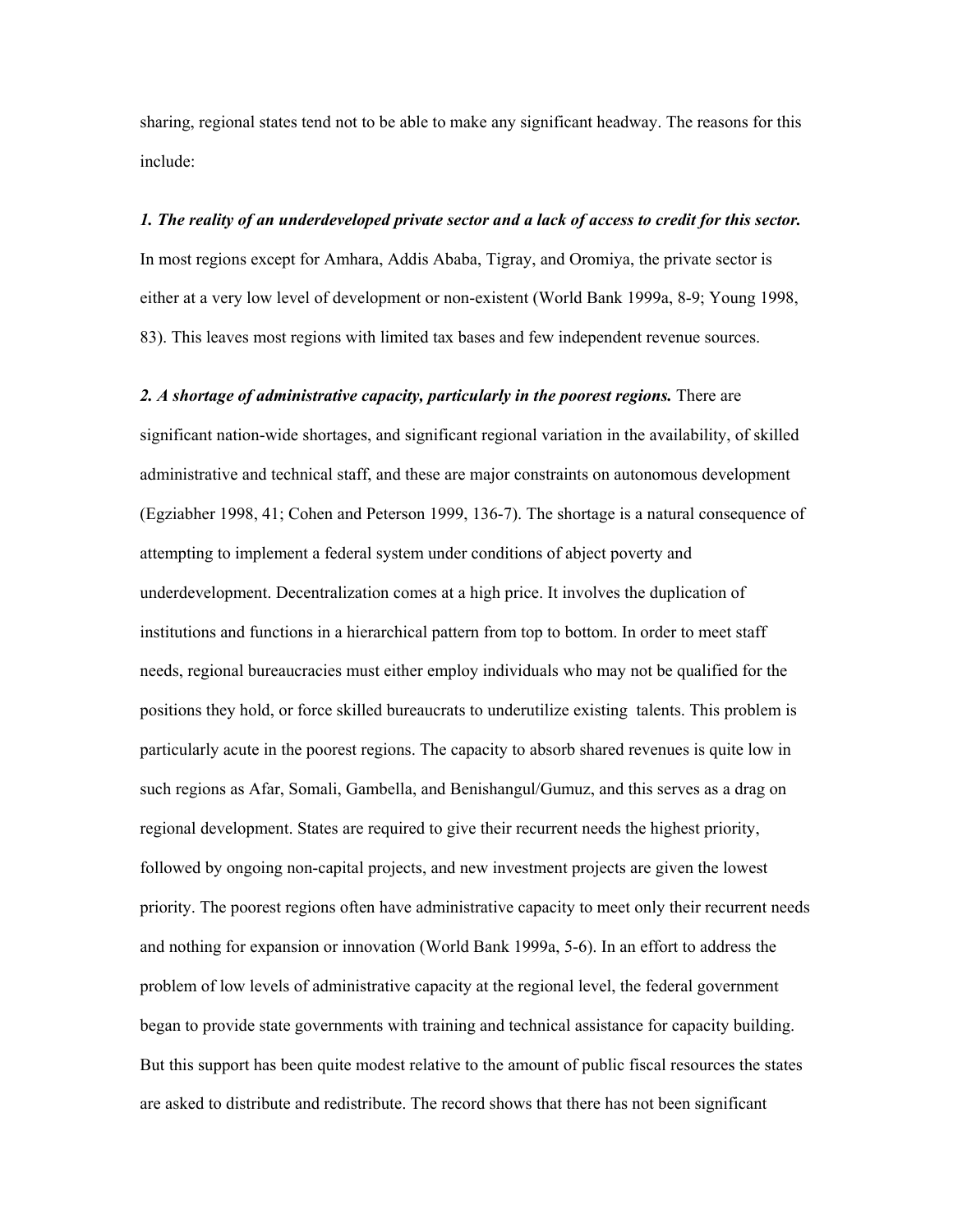improvement in the efficiency of administration. In most regions basic public services such as drinking water, sanitation, education, public health, and public works are generally unavailable or are available only to limited parts of the population.

*3. Problems with making state governments accountable.* Ethiopia's federalism is new, and regional and local administrators and politicians have a great deal of discretion to set their own rules on dealing with their constituents. In some cases this has led to serious excesses in administration. For example, although the Constitution guarantees citizens freedom of assembly, this right is not always respected by local administrations. In January 1999, the Coalition of Ethiopian Opposition Political Organizations held a rally in Addis Ababa to announce its political agenda, but its organizers claimed that they could not properly do this because local authorities did not approve a permit for the rally until a day before it was to happen (US State Department 2000, 18). It has been common for local officials to assume that ethnic federalism means that they are no longer accountable to any higher authority, even to the voters within their own regions.

*4. Pitfalls of donor assistance.* Donor assistance has reinforced the strong hand of the center. Assistance provided by donors is distributed and tightly controlled by the federal government, and, in theory if not always in practice, subtracted from the amount that according to the formulaic calculations is to be allocated through the revenue-sharing scheme. Moreover, the strings attached and the stringent reporting requirements of many donor-driven projects reduce the autonomy of state administrators.

*5. Official corruption.* A final obstacle in the development of federalism in Ethiopia is official corruption (Young 1999, 336). In the past, the EPRDF has used *gim gima*, or self-evaluation sessions, to address charges of corruption. As infighting within the ruling coalition and its constituent parties increased in 2001, charges of corruption at all levels of government began to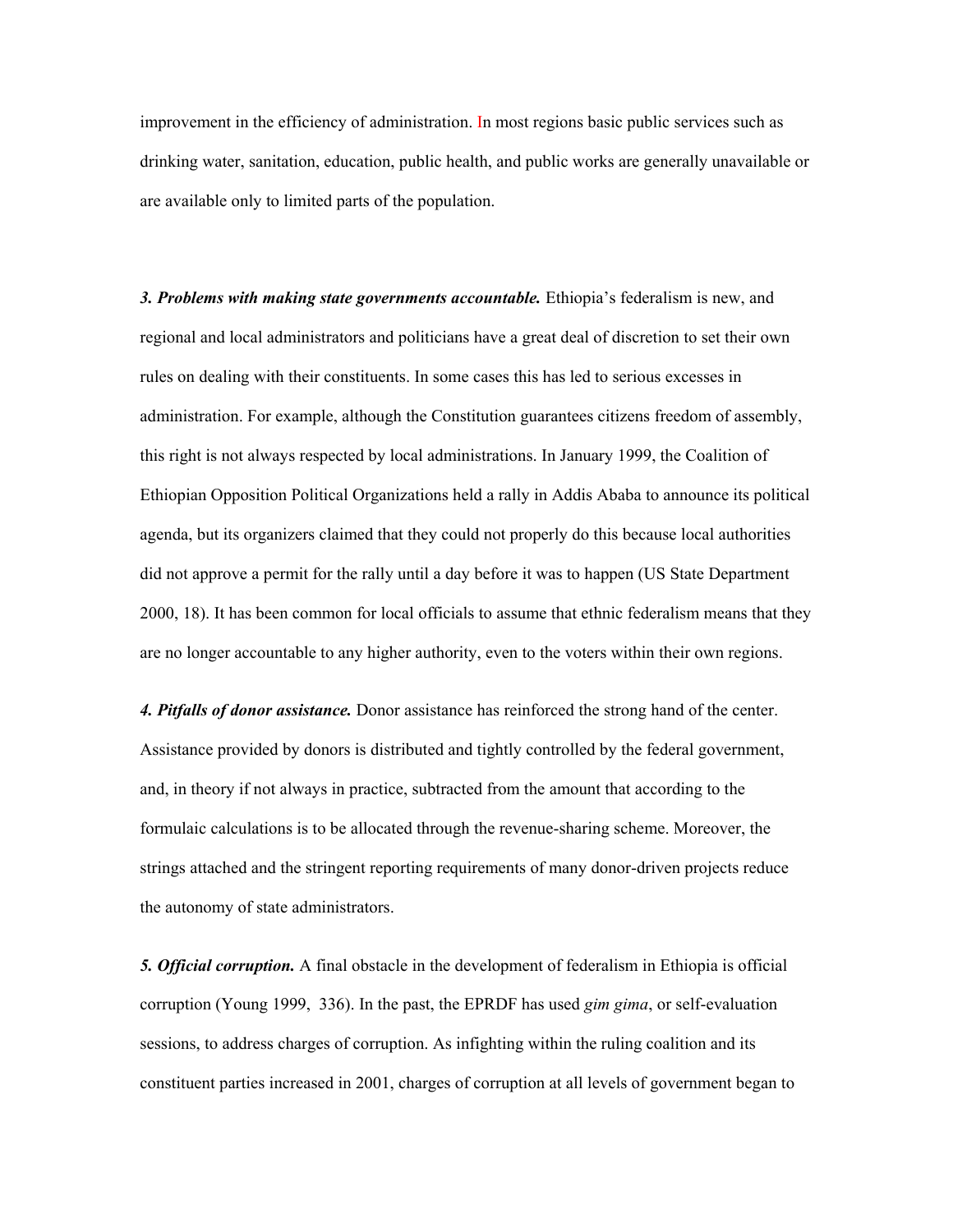surface. Throughout the summer months, all EPRDF parties were called to their regional headquarters to conduct party congresses whose purpose was aimed in part at rooting out corruption and what was termed "narrow nationalism." An additional anti-corruption measure was the introduction in spring 2001 of the Federal Ethics and Anti-Corruption Commission (FEACC). As 2001 drew to a close, several high profile politicians and businessmen were investigated and tried on corruption charges. However, this process coincided with major purges in the TPLF and other EPRDF-affiliated parties, and some observers have argued that the primary aim of the commission was not to root out official corruption but to settle old scores. Evidence supports such an assertion. For example, the commission appears to have spared individuals close to the dominant faction in the ruling EPRDF. One positive feature of present administrative practices is that responsible bureaucrats are regularly subjected to public reviews of their performance in office. This process in a small way serves to deter some corrupt activities. However, for the time being the costs of corruption to the federal system are significant: an ethic of good governance at all levels of administration has yet to develop.

## *Education Policy and Power Sharing*

Like fiscal reform, educational policy reform is seen as a central feature of the EPRDF's plan to minimize ethno-regional inequalities, reduce the prospects for political instability, and promote consolidation of democracy over the long run. Education serves as the cornerstone of the EPRDF's plan because long-ignored issues of regional educational inequalities were a primary source of the armed conflicts which toppled Ethiopia's two previous regimes (Abbink 1997, 164). Similarly, by increasing access and improving the quality of education, the regime can demonstrate its commitment to redistributing political power and resources to various ethnolinguistic groups. Finally, it is widely understood that improving educational systems is essential to the goal of poverty-reduction and achieving higher levels of economic development, as well as the development of a culture of participatory democracy.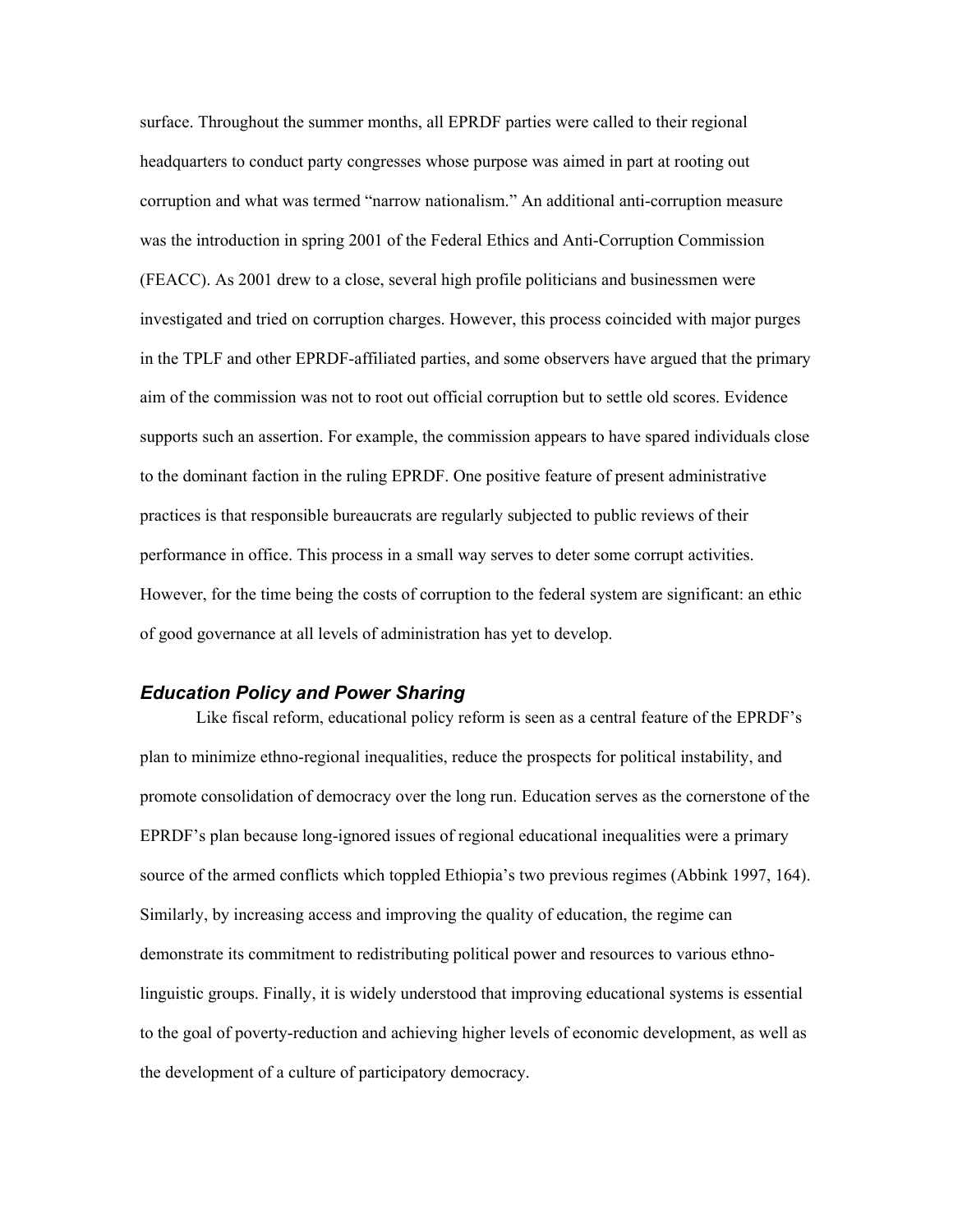## **The structure of educational reform**

The main thrust of Ethiopia's educational reforms begun in 1991 was in line with the overall shift to decentralization. It sought to "improve educational quality and expand access to education, with special emphasis on primary education in rural and under served areas" (Ethiopia, Ministry of Education 1999a). This decentralization was accomplished by shifting authority for many educational decisions, including curriculum content, infrastructural development, choice of the language of instruction, and hiring and training of teachers, down to the lowest feasible levels (EPRDF 2000, 37; Altbach and Teferra 1999, 84). For the first time in Ethiopia's modern history, state governments had direct authority for determining curriculum as well as the use of nationality languages. This has resulted in the use of over 20 nationality languages in schools and regional educational administrations across Ethiopia.

The move towards decentralization also involved the creation of new educational hierarchies, with the Ministry of Education (MOE) in the top position of "supervising and guiding higher education, while the Regional States [were] to supervise and guide education" at lower levels (EPRDF 2000). In this decentralized context, 87 per cent of the Education Sector Development Program (ESDP) was to be implemented by the regions and only 13 per cent by the Ministry of Education (Ethiopia, MOE1999a, 12). As in the case of other countries attempting this type of change, such as Nigeria,,, educational reforms have "provoked some of the most emotive debates and struggles" in the federal experiment (Suberu 2001, 129-130).

The Ethiopian Ministry of Education is responsible for developing the core objectives of educational policy, thereby dictating the focus on primary education, educational quality improvement, and relevance of the curriculum to the needs of the populace (EPRDF 2000, 21; Altbach and Teferra 1999, 85). From its general plan, the Regional Education Bureaus (REBs) are responsible for "the implementation of the curriculum—developing, transcribing, translating, producing and distributing educational materials" and other educational reforms (Altbach and Teferra 1999, 85). The implementing unit is the *Woreda* Education Office; no fiscal transfers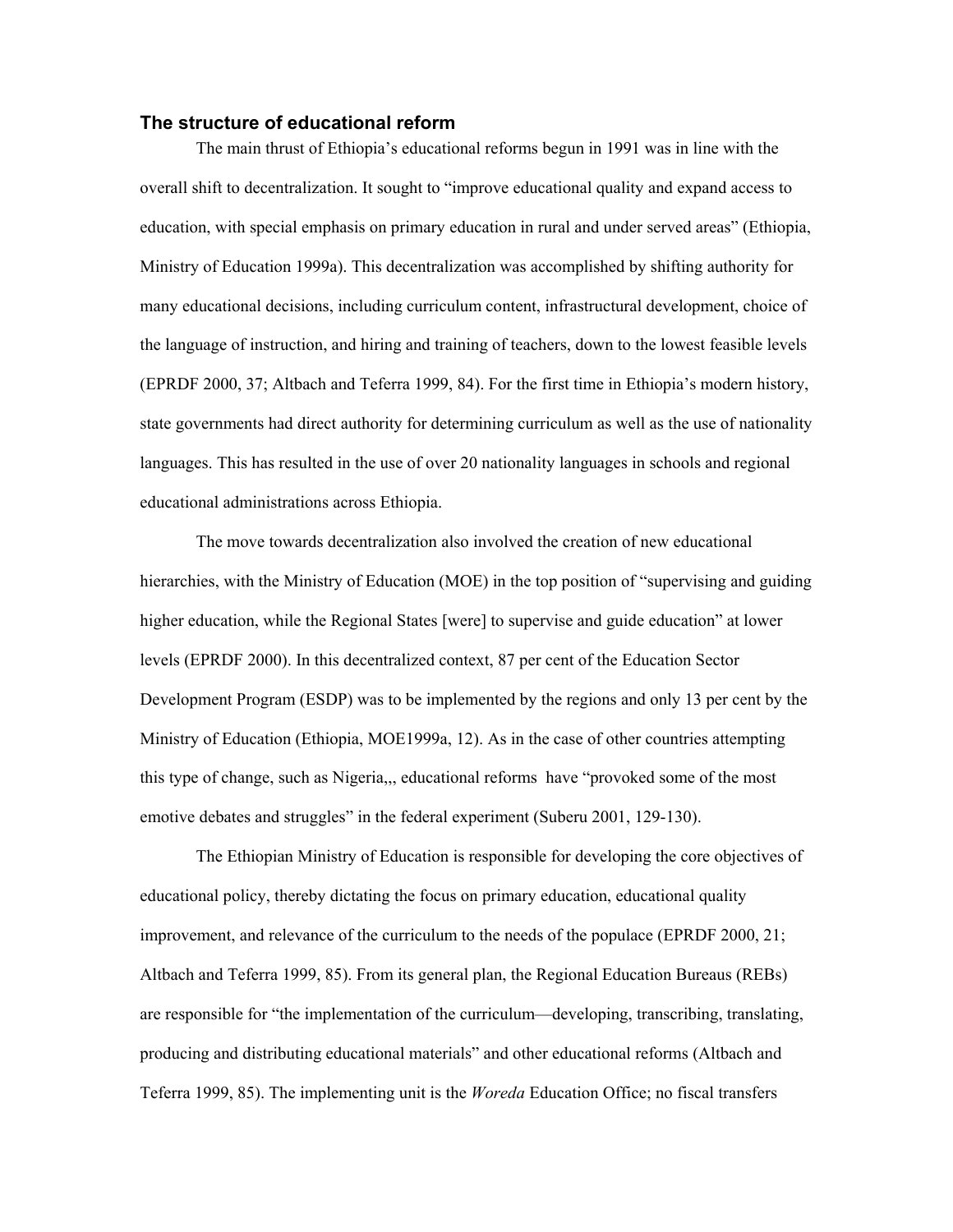occur lower than the *woreda*. Since *woreda*s usually have a low tax base, they rely on subsidy transfers from the zone level.

How education reforms are financed is of pivotal importance to the success of the program. Since a number of elements of educational policy, including curriculum development, textbook production, and teacher training, had previously occurred at the federal government level, and since there has historically been regional disparities in the total number of schools and total enrollment rates, the states' ability to achieve desired results is highly variable. In all cases, the creation of additional administrative structures with new and expanded responsibilities necessitated additional funding to support office development, personnel recruitment and training, the writing of textbooks, the building of schools, and the hiring of teachers.

Federal government dominance in revenue generation has resulted in the heavy reliance of states on transfers to fund their various obligations. Presumably, the special budgetary formula, through its inclusion of a variable for educational development, provides regional states with the budgetary supplements needed to support development (EPRDF 2000, 30). Some states are more dependent upon such supplements than others. Even with these budgetary supplements, overall funding to education remains well below the needs of the states.

Education-sector development has also been linked with more general capacity-building needs to narrow existing regional disparities. The EPRDF regime has publicly committed itself to "providing assistance to the relatively most backward states… [giving] practical support and assistance by assigning to the least developed states its professionals… [by] opening experiencesharing forums among states and [by] expanding bilateral relations of cooperation among states" (EPRDF 2000, 29). Focus was put on capacity-building in educational administration, procurement, finance management, and monitoring and evaluation (Ethiopia, Ministry of Education 1999a, 10). Budget shares were allocated among the various education levels and support services, including 60 per cent of the overall budget of the Education Sector Development Program (ESDP) to primary education, 11 per cent to secondary education, 11 per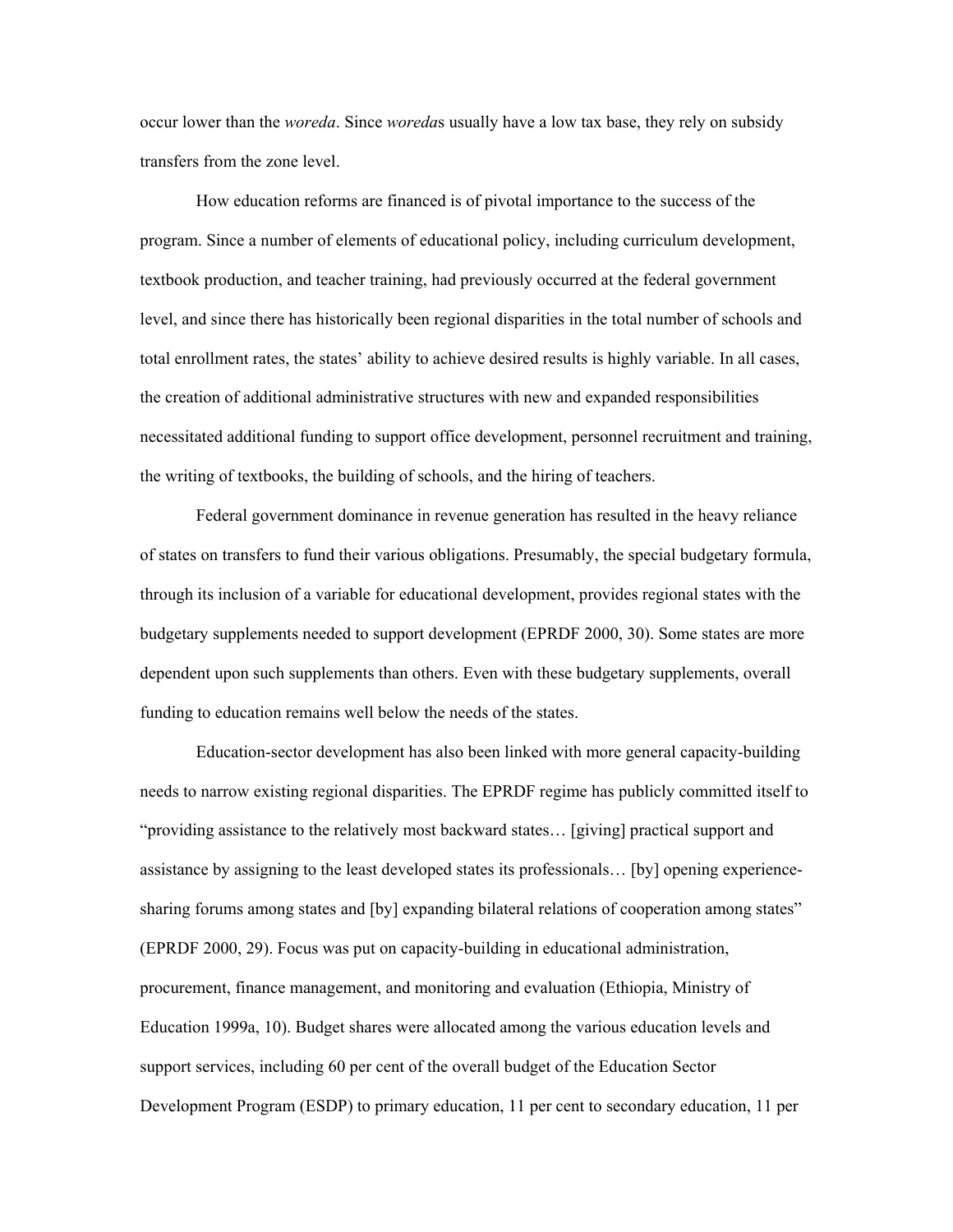cent to tertiary education, 8 per cent to other education, 7 per cent to administration, and 3 per cent for capacity building and the Ministry of Education (Ethiopia, Ministry of Education 1999a, 11). The ESDP Action Plan also outlines the intended administrative framework: Though overall coordination should come from the MOE and the Ministry of Finance (MOF), federal and regional joint donor-government steering committees were to be established to oversee the implementation process (Ethiopia, Ministry of Education 1999a, 11).

In addition to the use of nationality languages as a tool for improving educational effectiveness, regions were supposed to have authority to devise methods and materials suited to the unique needs and goals of their student population. Access issues were to be addressed through widespread construction of new schools, as well as repairs and additions to existing schools. The massive need for teacher training was identified as a high priority. Programs were proposed (and to some extent implemented) for teacher certification, distance learning, and the use of other teaching aides and materials to foster improved teaching. Boarding schools, hostels, and pilot nomadic (mobile) schools were to be constructed and/or organized in regions including Afar, Somali, Benishangul/Gumuz, and Southern Nations, Nationalities and Peoples' Region—where nomadic children's education has been hindered by lack of access (Ethiopia, Ministry of Education 1999a, 7).

#### **Educational outcomes**

Despite the well-articulated and thoughtful education plan outlined above, educational outcomes rarely met expectations in the first twelve years. By 1999 primary school enrollment was still at 30 per cent of all school-age children, less than half the average for the rest of sub-Saharan Africa. Rates in rural areas were as low as 19 per cent, and in nomadic and seminomadic areas such as Afar were as low as 8 per cent (see Figure 9.3). Book shortages, high dropout and repetition rates (only about 50 per cent of those who enroll actually completed primary school), inadequate teacher training (only about 40 per cent of teachers in the secondary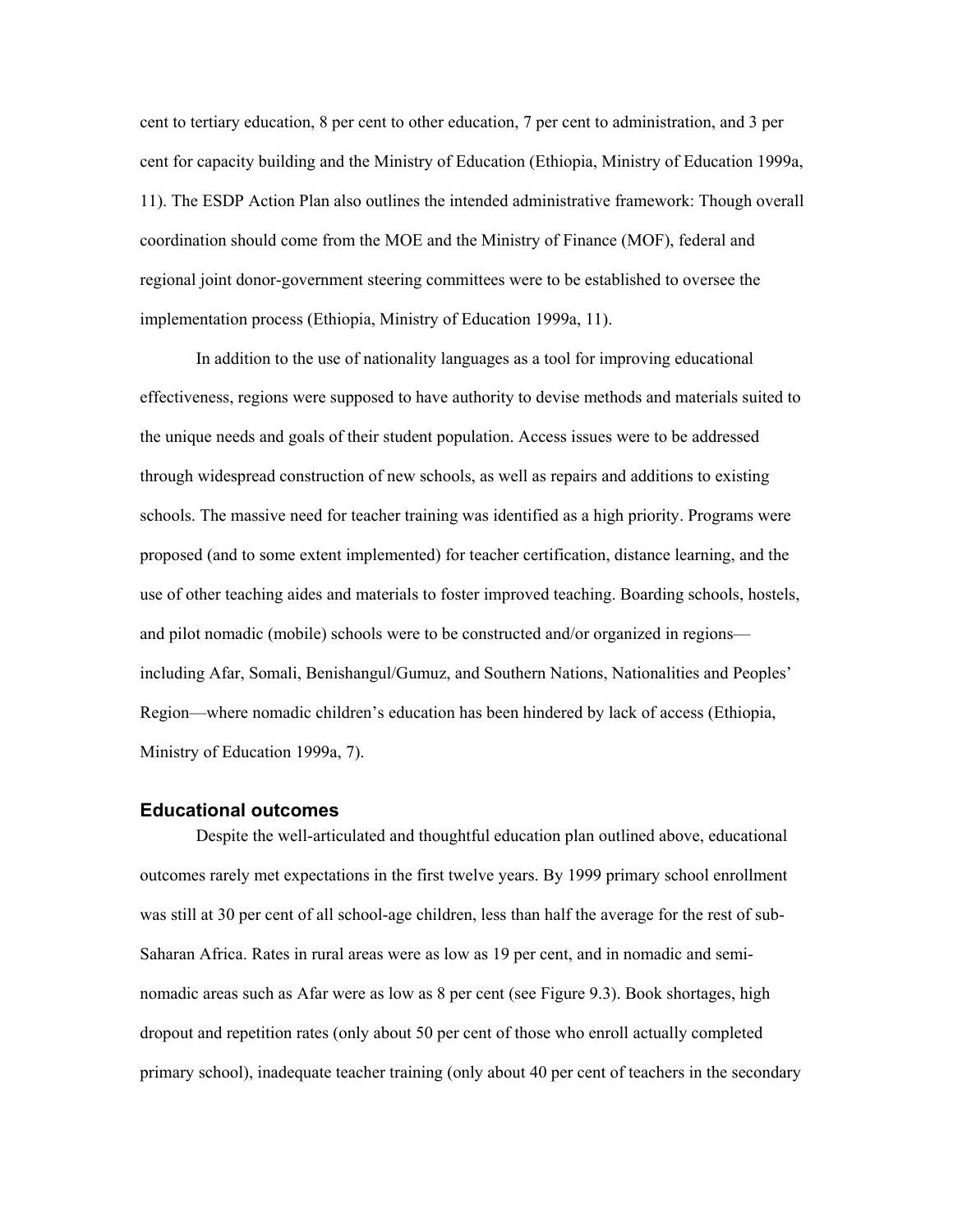schools were qualified), high pupil-to-teacher ratios, and poor curricula continued to create significant barriers to educational progress (Ethiopia, MOE 1999a).

The EPRDF, at least in its policy rhetoric, recognized the need to address historical disparities among regions by providing manpower, training, material, and human resources (EPRDF 2000). A report on education in 2000 noted that "gross regional and gender disparities" were hampering the quality of education throughout Ethiopia (Ethiopia, Ministry of Education 2000a, 1). The special budgetary formula mentioned in the previous section is one example of how the government attempted to implement reform in this regard. In its 1999 Annual Report, the MOE reported spending 13.7 per cent of the government budget on education (up from 2.6 per cent in 1992/3). It committed itself to increasing spending on education to 19 per cent of the national budget. Of the total education budget, the federal government would finance 73 per cent of the programs, with the remaining amounts to come from donors and, to a lesser extent, from regional governments (Ethiopia, MOE, 1999a).

However, as Figure 9.4 shows, recurrent expenditures on education, particularly in poorer regions from 1993 to 1998, remained roughly unchanged. This indicates that the states were either not getting the budget subsidy or were not able to use it effectively to fund various development sectors such as education.<sup>8</sup> The trend in relatively well-off regions seems to indicate a steady rise in recurrent expenditures for education, with dramatic increases in Oromiya and Southern Region. In general, however, there is no evidence of a narrowing of development gaps among regions, and in some of the poorer cases, recurrent expenditures on education actually declined, particularly in Benishangul, Somali, and Gambella.

Beyond revenue generation itself, human capacity remains a critical element of educational need. This is true in all sectors of teaching and administration. A March 2001 report notes that the most progress has been made in terms of expanding enrollments, without requisite improvements in curricula, construction of schools, textbooks, and teacher training (Ethiopia, Ministry of Education 2001b, 4).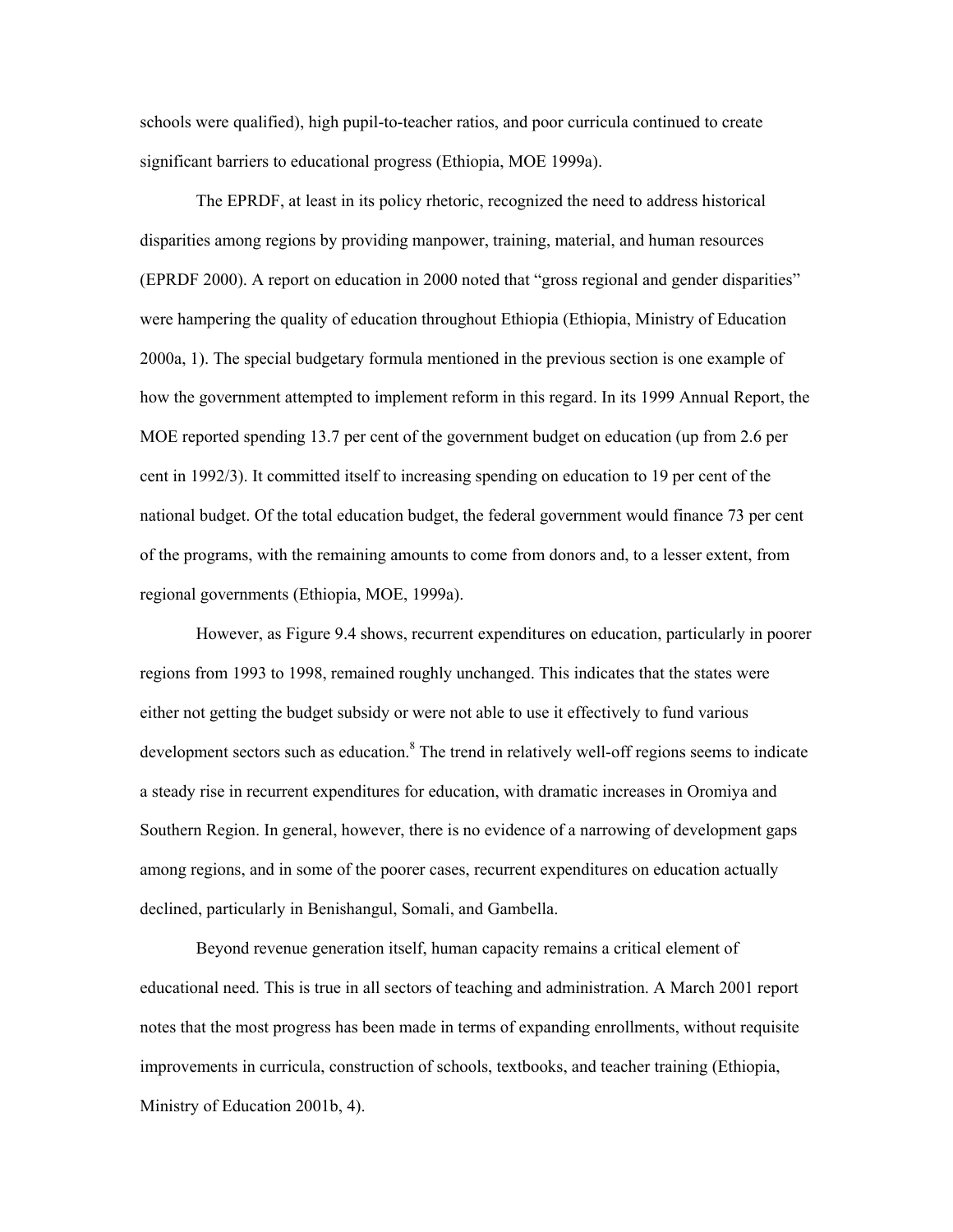At the school level, there are insufficient numbers of teachers, and high percentages of these lack necessary qualifications. At the *woreda* level, there are insufficient supervision visits to schools to support the teaching there. At the zone level, there are too few civil works technicians and qualified accountants to manage school activities. At the regional level, curriculum development, educational planning, budgeting and accounting manpower are in short supply. At the federal level, the professional personnel needed to provide technical support to the decentralized units have been decreasing as the program expands and the needs for such personnel grows (Ethiopia, MOE 2001b, 8).

There is considerable variation among regional states in terms of the extent to which they are affected by the lack of human resource capacity. Some regional states have a greater human and financial resources base than others. In these regions, one finds competent technical staff in the REB, even if they are in short supply, and even if decentralization has not yet extended fully down to the *woreda* level. In other regions, it is known that there is such a shortage of trained and qualified staff that even the Regional Bureaus are staffed with members of other ethnic groups, such as Amharas and Oromos working in Gambella. Young also found that "approximately half of Benishangul/Gumuz's bureau heads are outsiders" (Young 1999, 38). It is widely understood that a similar situation exists in other disadvantaged regions such as Afar, and that in regions such as Afar, Somali, Benishangul/Gumuz, and Gambella, decentralization has not occurred below the regional level. As recently as August 2001, Afar and Somali Regions did not send representatives from the REB to a national-level conference on a new school-clustering program for teacher training. Their absence was noted to be a consistent feature of many national-level planning meetings. Young has called this a system of "two-tiered federalism" because "the low level of political development in Gambella and Benishangul/Gumuz means that the EPRDF plays a greater role in local administration in these regions (together with the Afar and Somali regions) than in other parts of the country" (1999, 342).

# **Implementation of language policy in education**

In addition to the presence of significant disparities in human and financial capacity among regions, conflicts over language use and curriculum content, particularly in multi-ethnic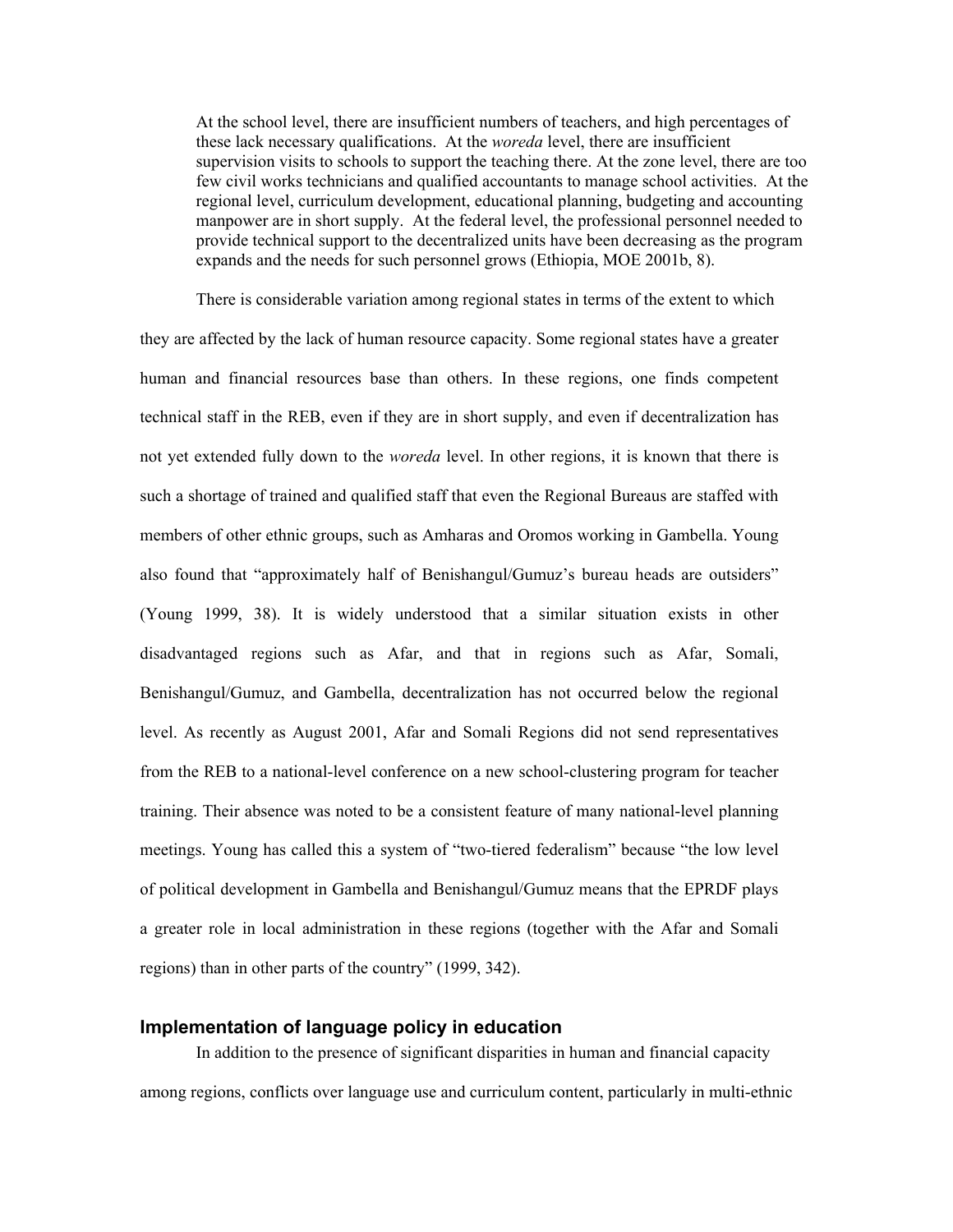states, represent an example of how the power-sharing arrangement in Ethiopia remains contentious. Conflicts over language policy in schools and regional administrations are occurring primarily *within* the regions and between the regional governments and the federal government. Language moved to the center of the political agenda in Ethiopia as a crucial element of the EPRDF's education plan, which gave support to the development and use of nationality languages for all ethnic groups. This support was in part attributable to the fact that language represents a proxy for ethnic identity under ethnic federalism and therefore, linguistic identity has assumed an elevated level of importance.

Undoubtedly, use of local languages in regional administration and instruction in schools was a critical political issue for a large proportion of Ethiopia's ethnic groups, particularly minority groups and those whose language had previously been banned or suffered from neglect. Under the Imperial regime of Haile Selassie, the use of indigenous languages for purposes of instruction and regional administration was illegal, and even the production of private print materials was banned (see Bulcha 1997; McNab 1991, 81). There was a slight change under the Mengistu regime, when the problems of literacy were addressed through the *zemacha*, or national youth work campaigns and were conducted in approximately 15 nationality languages (McNab 1990, 70). Writing in 1990 about the economic costs of the literacy campaign, McNab noted that "the political costs of retreat from this policy (of teaching in 15 nationality languages) may be reckoned to be higher than the costs of pursuing it" (McNab 1990, 70). Despite this effort at multilingual education, however, Amharic remained the dominant language of administration and instruction, and in 1991 language rights were a central issue for the EPRDF regime to address.

Use of local languages is a powerful cultural symbol for many citizens of Ethiopia. Regional state leaders have made language choice a central element of their political and social agendas. Over the last ten years, there has been an increase in the number of regions using nationality languages, and language identity itself has been the primary basis for creation of new regional states. For instance, as recently as April 2001, the Silte people in the multi-ethnic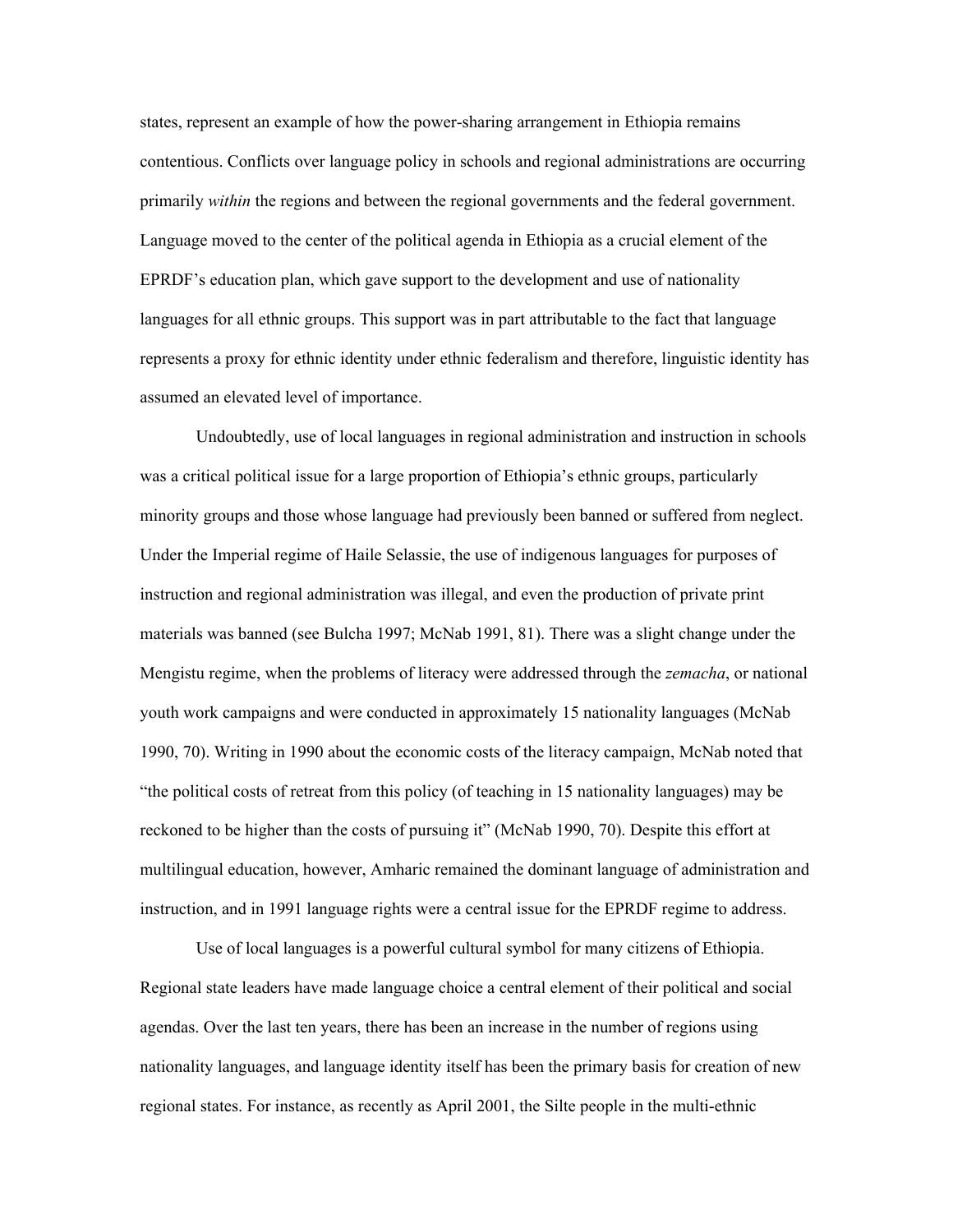Southern Region held a referendum to separate themselves from the Gurage nationality, primarily on the basis of language. This separation has clear political implications for the Silte people and their political leadership, elevating them from a *woreda* of the Gurage Zone to their own zone and providing direct access to the central government and central resources. Similarly, the political conflict surrounding the introduction of an Esperanto-style language, *Wagagoda*, derived from the four languages of the Wolaitta, Gamo, Gofa, and Dawro ethnic groups, led to their separation into three separate zones —Wolaitta, Dawro, and Gamo-Gofa. Up to 10 persons were killed, hundreds injured and as many as 1,000 arrested in the protests surrounding this incident (US Department of State 2000, 9). Although regional officials had initially objected to the separation of these groups, ethnic leaders persisted with their claims, pointing out that four regional states in Ethiopia had populations smaller than the Wolaitta ethno-linguistic group. Their demands for separation eventually met with success. A similar process is occurring elsewhere in the Southern Region through the creation of "special *woreda*s," administrative units with the same status as zones, but intended for smaller ethnic groups (Ethiopia, Central Statistical Authority 1996).<sup>10</sup>

The economic costs of the multilingual policy in education are massive and have contributed to the overall growth in regional disparities, without necessarily lessening the political conflict over ethnicity. Some smaller ethnic groups in the South have opted to continue the policy of Amharic instruction. They contend that the use of nationality languages is a policy of the ethnic group in power to marginalize minority ethno-linguistic groups, especially in light of the fact that Amharic is the official language of the state and widely used in multi-ethnic cities like Addis Ababa.

In the case of those that have chosen to use nationality languages, especially in multiethnic states, a tremendous burden is put on their Zonal Education Office to translate educational materials provided by the Regional Education Bureau from Amharic to these languages. For instance, there are presently 12 languages of instruction in Southern Region, and more are in the process of being added. Many of these languages have never been written before, requiring local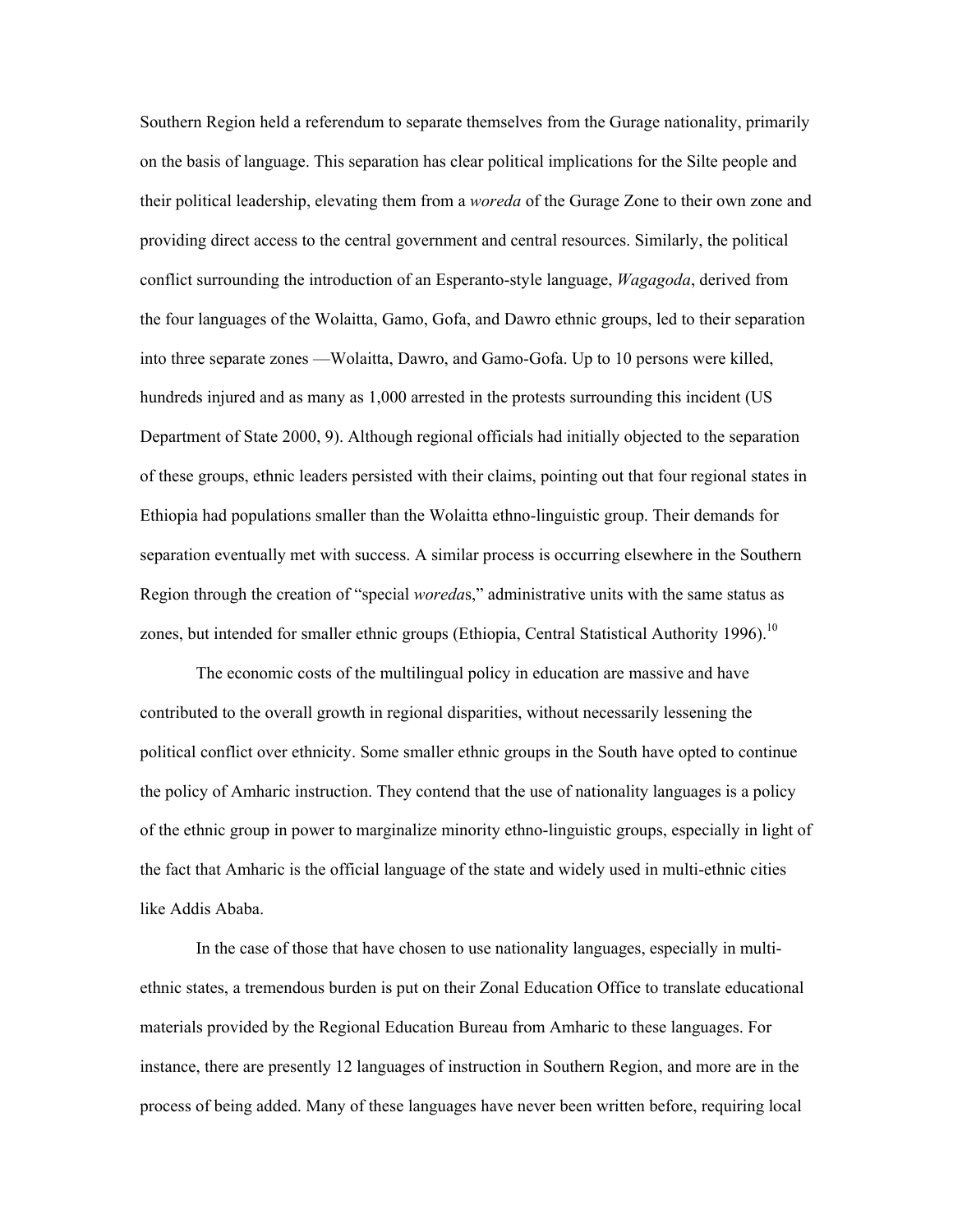"experts" to select orthographies, develop standardized grammars, and oversee translation. It is unclear who these "experts" are and whether those zones using nationality languages receive additional budgetary supplements to support the translation of Amharic materials into nationality languages. Teachers who have always taught in Amharic must now be instructed in these languages. Authorities report that site visits often find teachers using Amharic, or Amharic interspersed with the nationality language, throughout their teaching, despite the written policy. All of these factors affect educational quality, as well as the perceived success of the decentralization arrangement.

Even in the case of considerably larger ethnic groups located in nearly homogenous regional states, such as Tigray and Oromiya, the costs of standardizing the use of the nationality language, training teachers, and producing supplementary reading materials in that language have contributed to an overall decrease in educational efficiency. Yet, the question of linguistic minorities is a source of conflict even within the more homogeneous states. The 1999 US State Department Human Rights Report noted that the decision of the regional government of Oromiya to adopt Oromiffa as the language of instruction "has drawn protests from groups that reside in Oromiya whose mother tongue is not Oromiffa and who believe that their children are now at a disadvantage" (United States, Department of State 2000, 31).

Finally, there are those states such Afar and Somali where almost nothing is known about the effectiveness of the language policy. For instance, Afar Regional State has an official policy on the use of Afarigna as the language of instruction in primary schools, but it is widely understood that Amharic is the language being taught, owing to an absence of qualified teachers and available written materials in Afarigna. With a Gross Enrollment Rate of 9 per cent of the age-appropriate children in primary school, such an inconsistent language policy can only be seen as contributing to further negative education outcomes.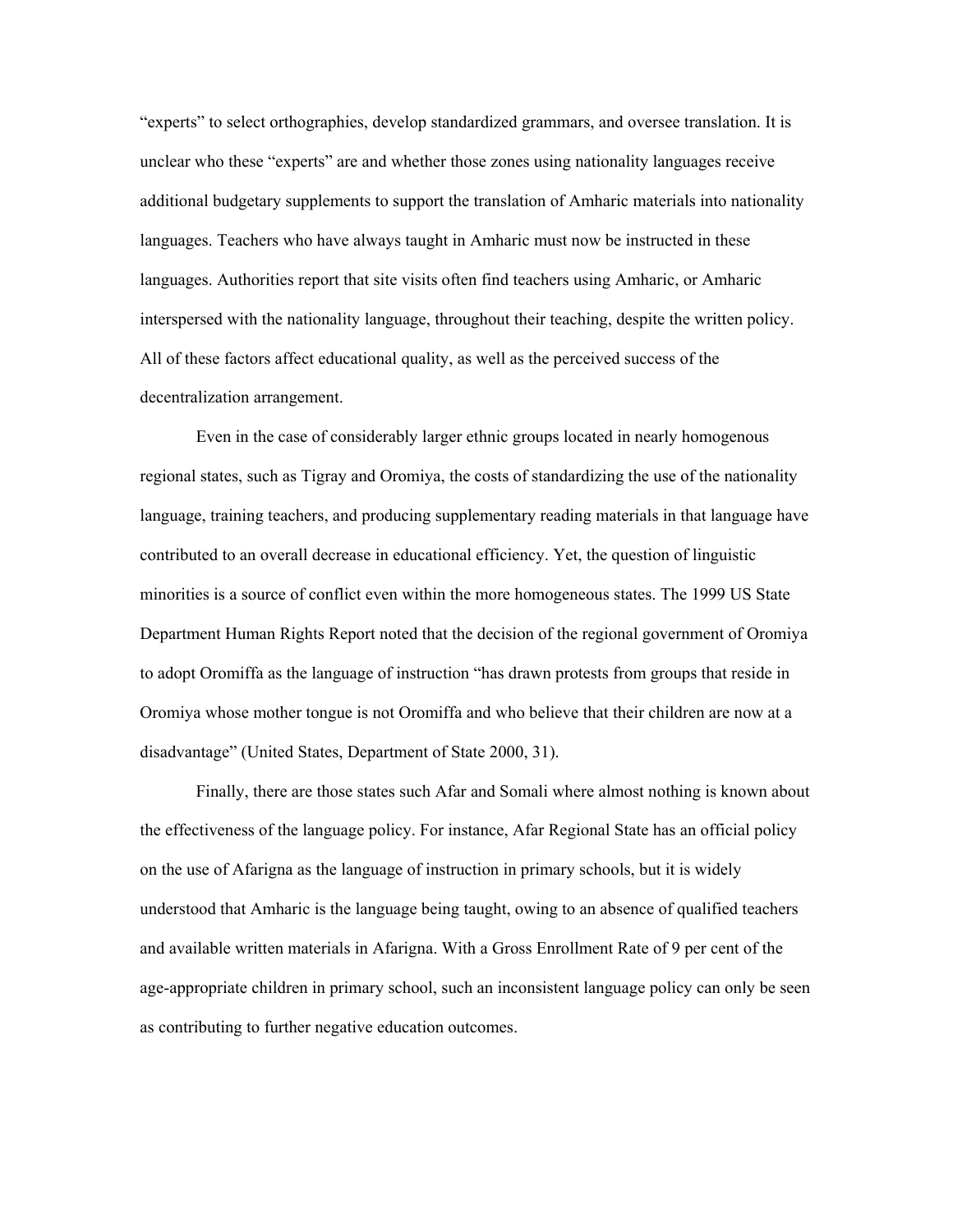## **Summing up: Problems of implementation versus minority empowerment**

The implementation of Ethiopian federalism in education has encountered obstacles that are probably typical of ethnically-divided societies after civil wars—a combination of expensive tasks and limited (and even depleted) resources. A decentralized system of education that accommodates the demands of a culturally-divided population places additional costs on government in terms of expanded administration, curricular development, and teacher training. Yet, the capacity of Ethiopia to assume these additional costs is limited and has been further depleted by civil strife and the recent war with Eritrea. Four obstacles have prevented state governments from fully exercising the new powers given them in the federal educational program:

- 1. *Funds.* The dependence of states on funds from the center limits their autonomy.
- 2. *Personnel.* The shortage of teachers and administrators—particularly of those with the requisite language skills—has limited the development and implementation of separate curricula that respond to the cultural and linguistic diversity of society.
- 3. *Material.* The scarcity of facilities—particularly in the regions inhabited by nomadic peoples—and of teaching materials in the different languages parallels and exacerbates the shortage of personnel.
- 4. *New conflicts.* What are often low-scale, but sometimes paralyzing, conflicts between dominant ethnic groups and minorities *within* the new states over language policy have hindered development of state programs.

Although these problems have resulted in less decentralization than originally planned, there is still evidence of limited empowerment fostered by the use of nationality languages. The proliferation of zonal and special *woreda* units in the Southern Region, the policy of nationality languages in disadvantaged states such as Afar and Somali, and the priority attention given to development of language materials in the more homogeneous regions such as Tigray and Oromiya are all indications of the value attached to the use of nationality languages. Educators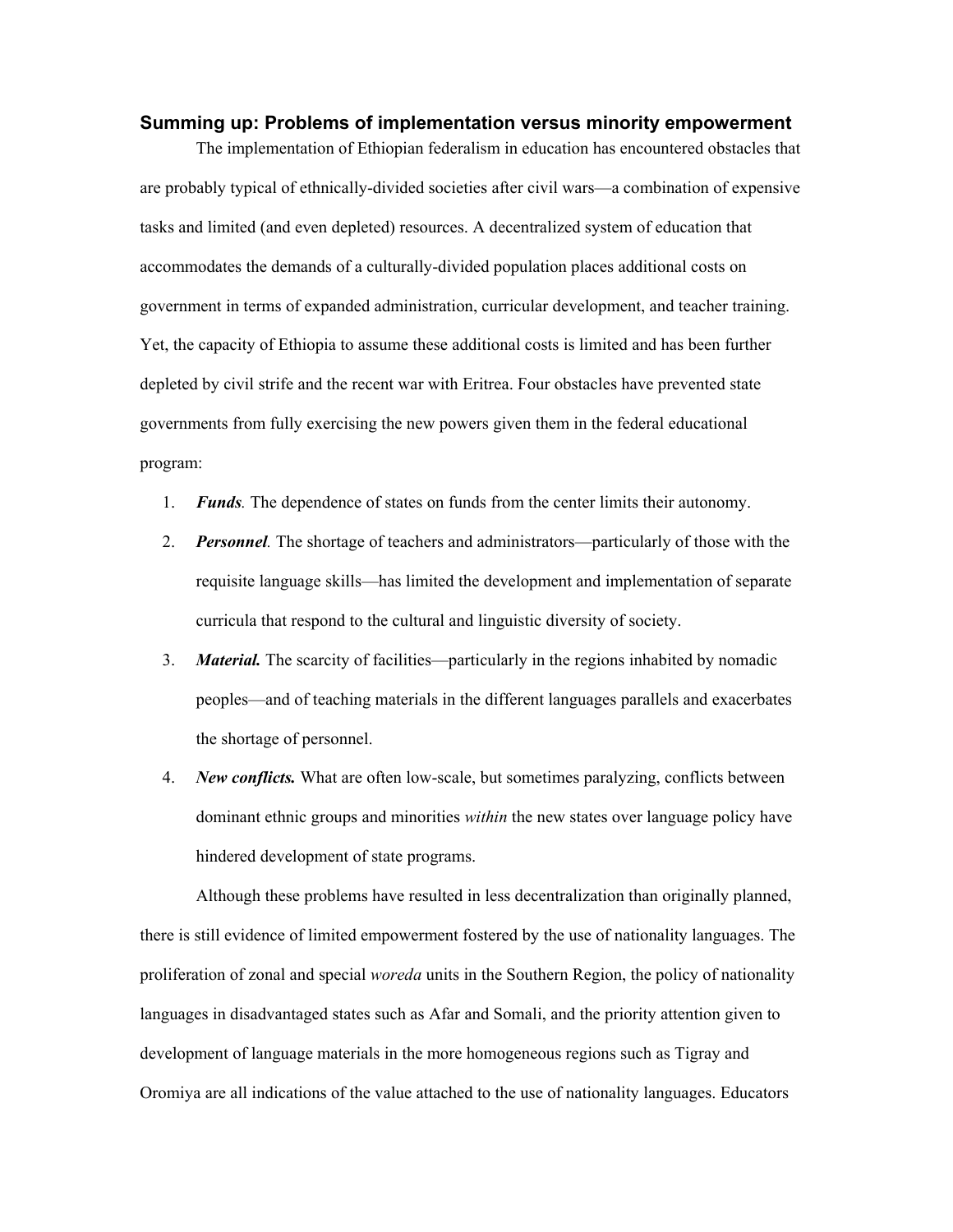and administrators at the regional level, even as they bemoan the economic and efficiency costs of such a policy, indicate they prefer the policy because of its pedagogical effectiveness and political and cultural symbolism. For instance, it is believed that increases in gross enrollment rates in the last decade are in part attributable to this policy, as parents see a greater relevance to their children's education. It is unclear whether this policy is contributing to political empowerment, however, and certainly it consumes significant proportions of regional budgets.

The language policy in Ethiopia is illustrative of the trials of implementing public policy to accommodate political conflict, particularly in the presence of a highly diverse population. Over and over, language choice, both the EPRDF policy and the policies of the various states, are cited by Ethiopian citizens as emblematic of ethnic federalism, both good and bad. It has resulted in the proliferation of administrative units and has consumed a large proportion of regional education budgets, particularly in historically disadvantaged regions already suffering from a wide variety of obstacles to efficient regional budget management. In practice, no states are ethnically homogenous and since the rights of ethno-linguistic minorities within regional states remain unclear, it is highly unlikely that future conflict will be reduced. In fact, when certain "burning issues" come to the fore, intra-regional communal conflicts could greatly heighten political instability.

There is little doubt that the EPRDF could not have ignored language policy as part of its power-sharing arrangement. This is even truer today, when minority ethnic groups see their political rights best preserved through their membership in ethnic groups, most commonly understood in linguistic terms. What the problems associated with language policy demonstrate most poignantly is that regional capacity variation in Ethiopia is a serious obstacle to successful implementation of a power-sharing arrangement. Conflict, while diminishing somewhat at the federal level in Ethiopia, is elevated at the state and lower levels, particularly as ethnic entrepreneurs pursue an agenda of ethnic identity for their own purposes. Even where autonomy is being exercised under the power-sharing arrangement, particularly in the case of language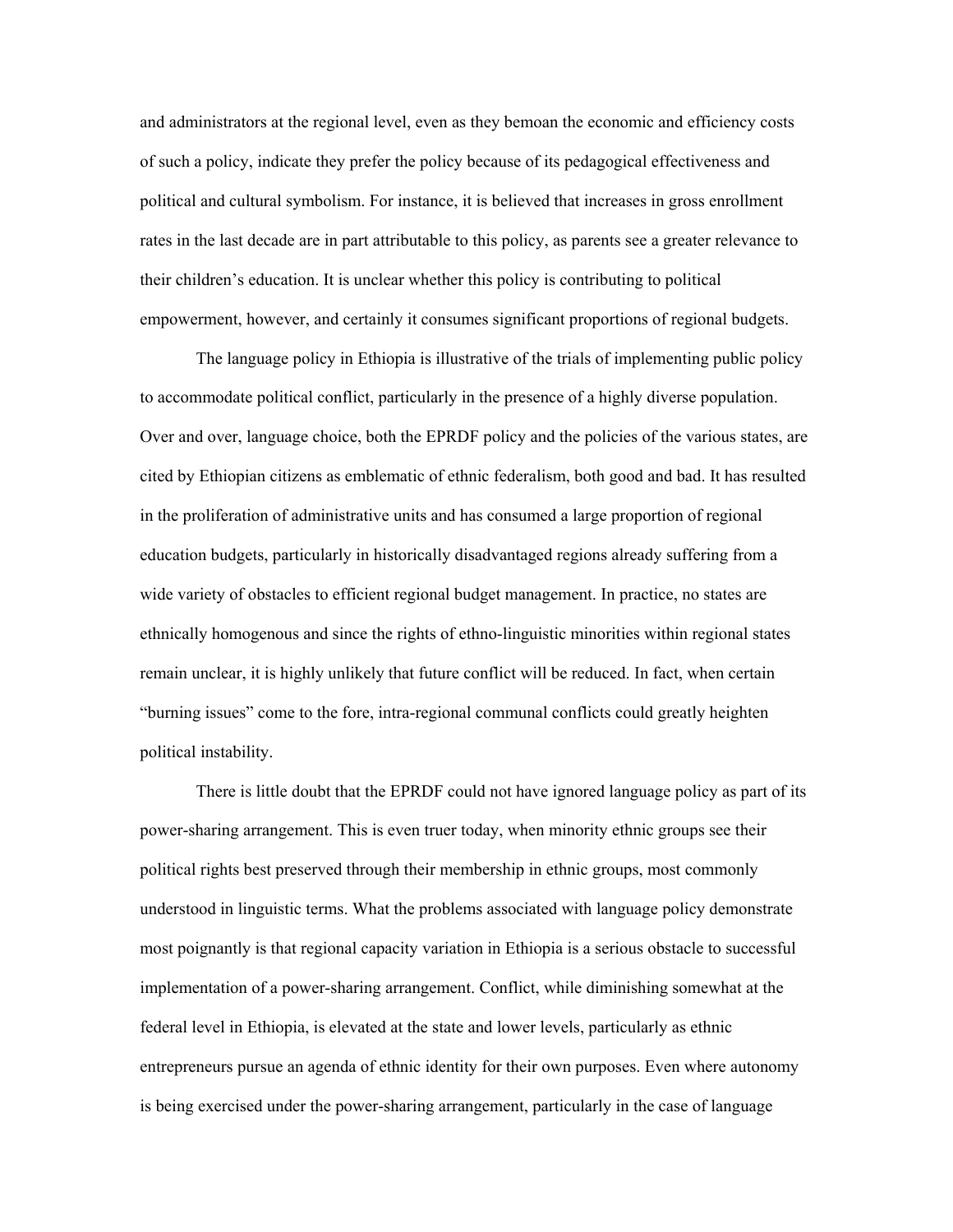policy, this appears to be contributing to sub-national conflict and also to be producing significant residual costs. In particular, the last dozen years do not seem to have led to anything approaching a narrowing of the disparities among the regions or ethnic groups in Ethiopia, which is one of the key objectives of the policies of ethnic federalism.

## *Conclusion*

Ethiopia is presently involved in attempting to implement what is officially billed as a form of *ethnic federalism*. The government claims that this approach is best for achieving democracy in this multi-ethnic polity. A central element in this process of creating an enabling environment for democracy is a system of devolved administration giving state and zonal authorities major roles in making decisions relating to socio-economic development and the building of democratic institutions. In reality what is billed as a unique form of ethnic federalism in Ethiopia, operates very much like a centralized, unitary state, with most power residing at the center. As a consequence, while some institutional forms associated with democracy such as political parties and periodic elections with universal suffrage may exist, this is more of a *pseudodemocracy* (Diamond 1997) than anything else.

Programs for territorial decentralization are typically expensive—at least when compared to centralized, uniform programs—and these additional costs must be borne by a society with limited resources—particularly after a civil war. The attempt by the central government to keep many powers in its own hands provides part of the explanation for the limited implementation of territorial decentralization. Yet, the separate states have been unable to utilize fully the powers they have been given. Revenues collected at the center are shared with regional states, but most of these resources are used to cover the salaries of state, zonal, *woreda*, and local bureaucrats, and other recurrent expenses. Most states, because of the lack of resources, are therefore not able to engage in new capital projects. Moreover, there is in most cases a severe lack of skilled administrative capacity below the national and state levels, and this too serves as a drag on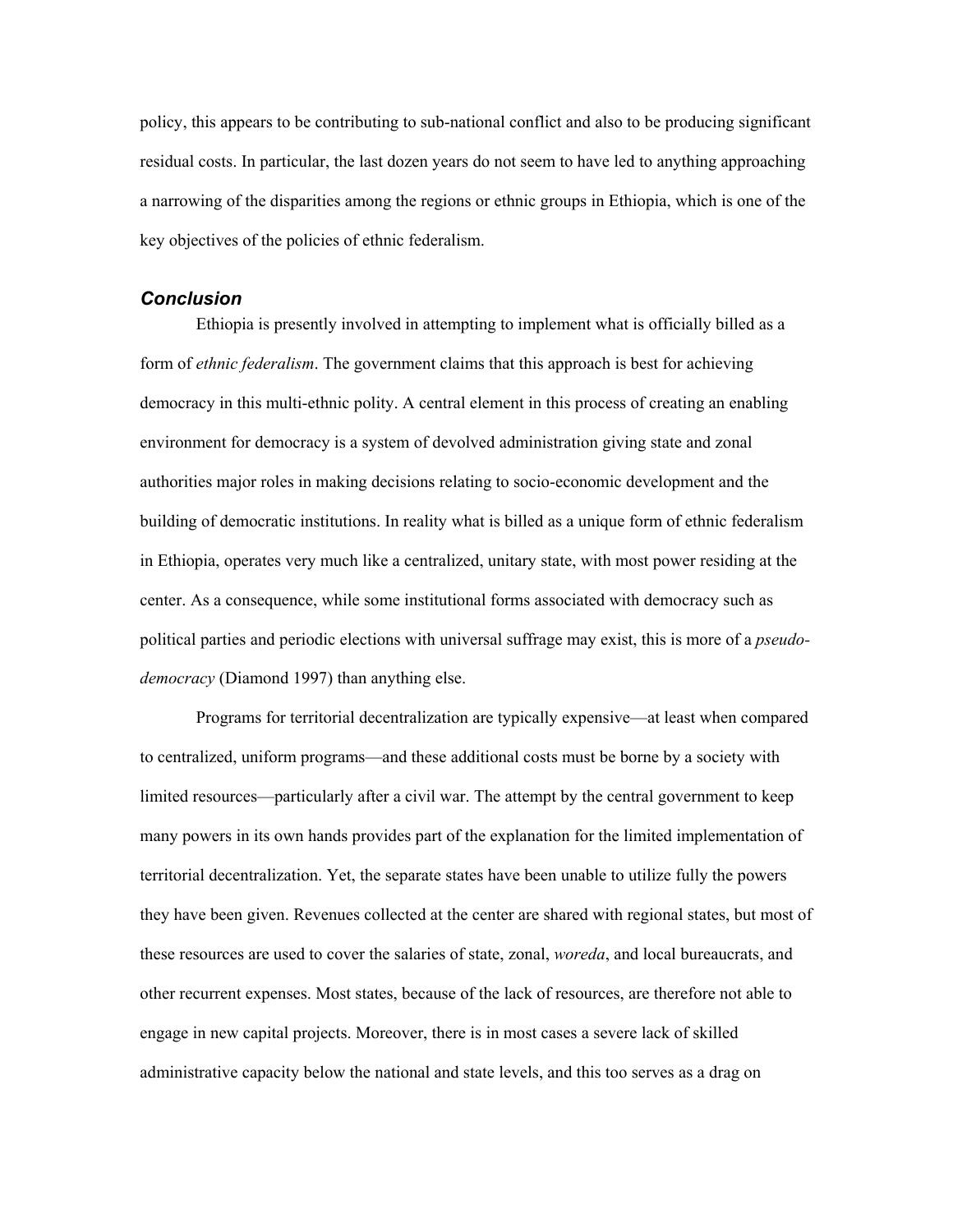democracy and development. Because of the predominance of the central government in revenue generation, regional states tend to be highly dependent on the center, and often forced to follow the lead of the federal government in setting and implementing policies. This dependence serves as a drag on the overall effective and efficient implementation policies at the regional level. In addition to the fiscal imbalances between the center and the regions, imbalances across regions continue to be a problem. In large measure this is because of the historically acute differences in levels of development from region to region. The problem is further exacerbated by the limited administrative capacities of regional states and sub-regional governments, and growing incidence of official corruption.

In Ethiopia, there have been some improvements in the educational sector, particularly evidenced in the relative expansion of school enrollment rates. However, decentralization of authority in the education sector has been, hampered by regional capacity variations, both in terms of human and financial capital, which has proven to be a significant barrier to broad-based improvement in educational outcomes. A decade of ethnic federalism has had limited impact in key areas of educational quality or access. Although providing a significant source of cultural empowerment for ethno-linguistic groups, elements of the policies of ethnic federalism, particularly language policy, have at times hardened group claims, thereby increasing rather than reducing the possibility of ethnic conflict. The long-term implications of this phenomenon are unclear, but in the short term there has been a tendency for increased demands for further autonomy among distinct groups within regions, particularly in multi-ethnic states.

 Our research into the two policy sectors of revenue-sharing and education underscores the need for further study of how variations in financial and human capacity have an impact on power-sharing arrangements such as ethnic federalism. For example, between 1997 and 2000 "federally managed programmes [in education] have spent 21.5 per cent more than planned… whilst the Regional States have spent 28.5 per cent less." Government analysts attributed this to reductions in federal subsidies to the regions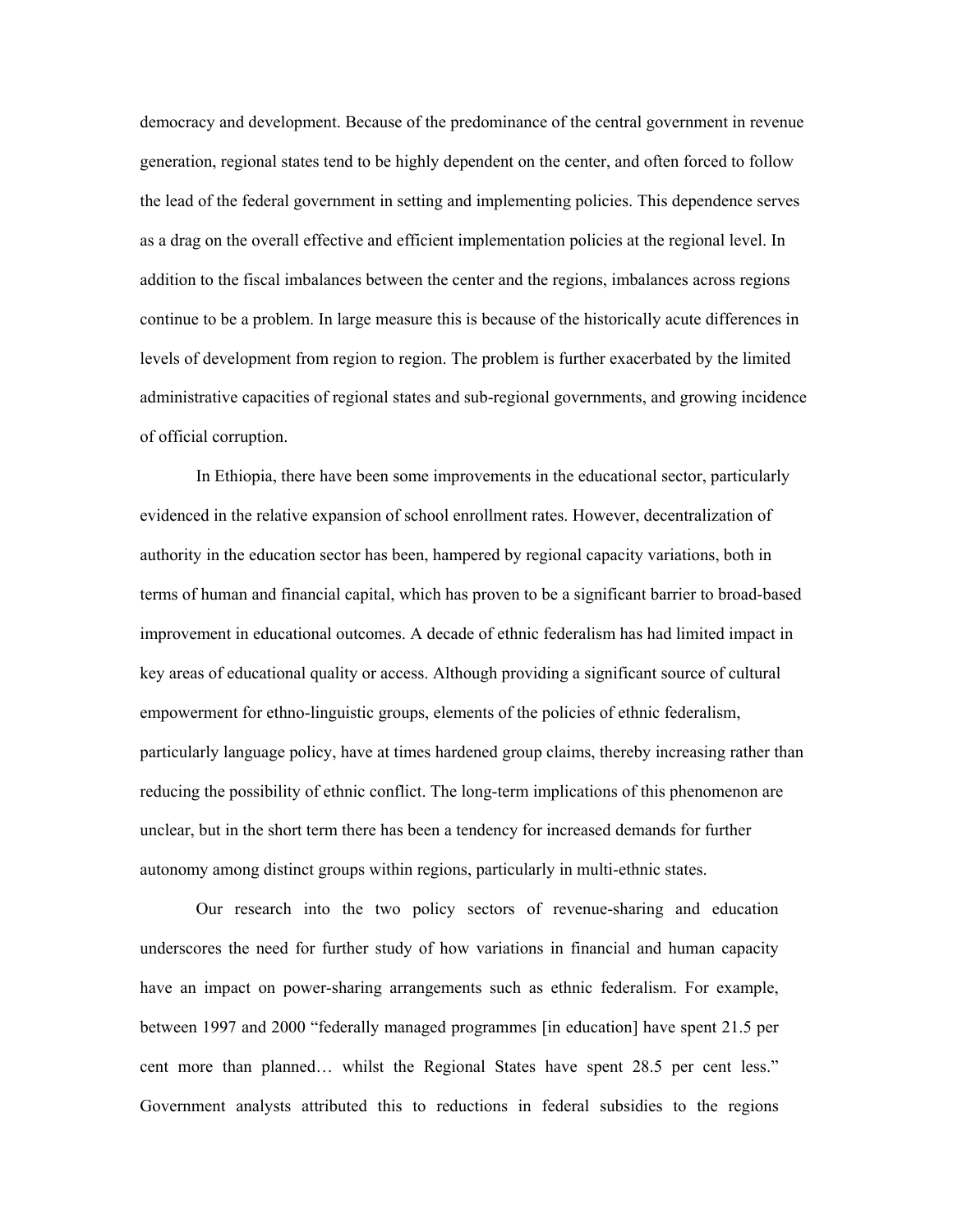(Ethiopia, Ministry of Education 2001a, 7). Federal transfers are critical to the success of the regionally-managed (rather than federally-managed) programs. It is the regionally-managed programs that represent actual transfers of control to the various regional groups, and any decrease in federal subsidies to allow the implementation of these programs makes their success highly problematic. But the human capacity is necessary to use these funds. In a 1997 report, Chipande and Enquobahrie found that the critical issue is not a lack of authority by relevant actors at the regional and sub-regional level, but a lack of capacity. Government has continued to build decentralized structures and to move authority down to lower levels of administration. Local capacity to implement policies in terms of human and administrative resources remains critical. "The problem appears to be that of acute shortage of personnel, especially professionals within the Regional Public Service Administration Bureaus (RPSABs), to do the job… The distribution of these staff shortages was not uniform, ranging from a shortfall of over 90 per cent in the regions of Benishangul/Gumuz and Harar and under 50 per cent in the Southern Peoples, Afar and Oromiya regions" (1997, 49). The authors concluded:

there seems to be a gap between what regions can do and what they are expected to do during this period of socio-economic and political transformation… The disparity in resource availability and the unbalanced distribution of trained manpower as well as the difference in exposure and access to modern development infrastructures and facilities still remains to be considered in attempts to decentralize the management of the economy at the regional, zonal, woreda and community levels [Chipande and Enquobahrie 1997, 5].

Part of the problem of limited financial and human resources is attributable to the border conflict with Eritrea, which diverted massive amounts of government resources between 1998 and 2000 to the military sector and caused donors to withhold proposed funding for various reform packages. $9$  For example, rather than achieving the planned levels of government spending on education, spending actually decreased during the 1997-2000 period, from 14.6 per cent to 10.5 per cent in 1999-2000 (Ethiopia, Ministry of Education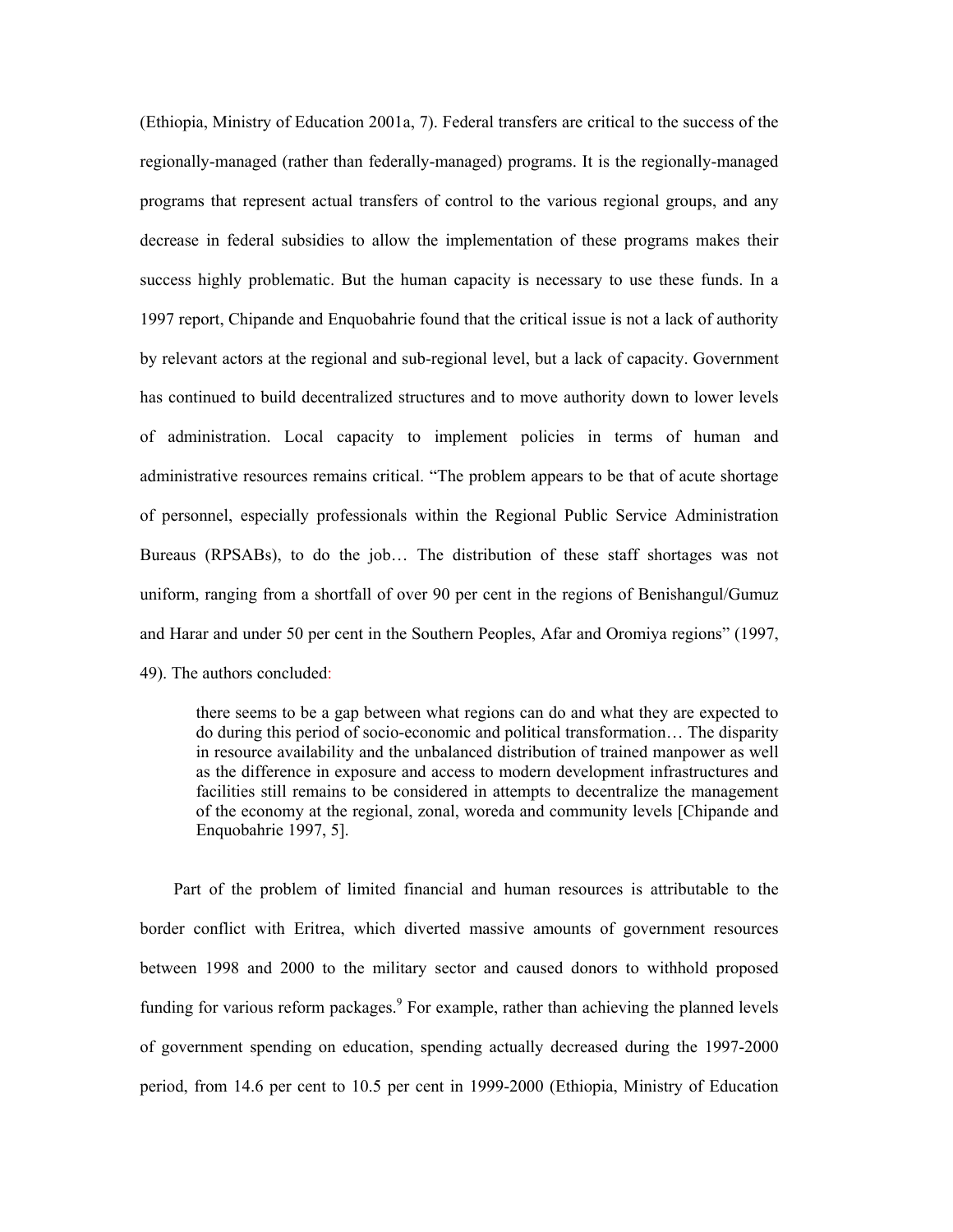2001a, 7). Government reports note that in many cases the government fulfilled its developmental commitments, but donor funding was much lower than planned. Yet the border conflict was only a small part of the problem.

In sum, , ethnic federalism in Ethiopia has proven to be more of an aspiration than a reality. In large measure this is attributable to the fact that the policy was poorly planned, and administrative, technical, and financial capacities needed for effective implementation are severely lacking. Although this policy has allowed the federal government to divert local pressures from itself to regional and sub-regional governments in the short run, the benefits of this strategy in the long term would seem to be limited. So long as the federal state is not able to make a credible commitment to social equity across regions as well as across ethnic groups, it is unlikely to reduce the potential for political instability and to create an enabling environment for democracy.

#### **BIBLIOGRAPHY**

- Abbink, Jon, "Ethnicity and Constitutionalism in Contemporary Ethiopia," *Journal of African Law*, 41, 1997.
- Adamolekun, Ladipo and John Kincaid, "The Federal Solution: Assessment And Prognosis For Nigeria And Africa." *Publius* 1991 21(4): 173-188.
- Altbach, Philip G. and Damtew Teferra*, Publishing in African Languages: Challenges and Prospects*, Boston, MA: Bellagio Publishing Network, vol. 10, June 1999.
- Anyanwu, John, "Fiscal Relations Among the Various Tiers of Government in Nigeria," *Nigerian Economic Society Annual Conference Proceedings,* (1999), pp 119-143.
- Bhalla, Nita, "War 'devastated' Ethiopian economy," *BBC News*, August 7, 2001.
- Bulcha, Mekuria, "The politics of linguistic homogenization in Ethiopia and the conflict over the status of Afaan Oromoo," *African Affairs*, v96, n384, July 1997.
- Central Statistical Authority, Government of Ethiopia, *1994 Population and Housing Census of Ethiopia*, Addis Ababa, Ethiopia, June 1996.
- Chipande, Graham H. R. and Asmamaw Enquobahrie, "Decentralization of Macroeconomic Management in a Post-conflict State: The Ethiopian Experience",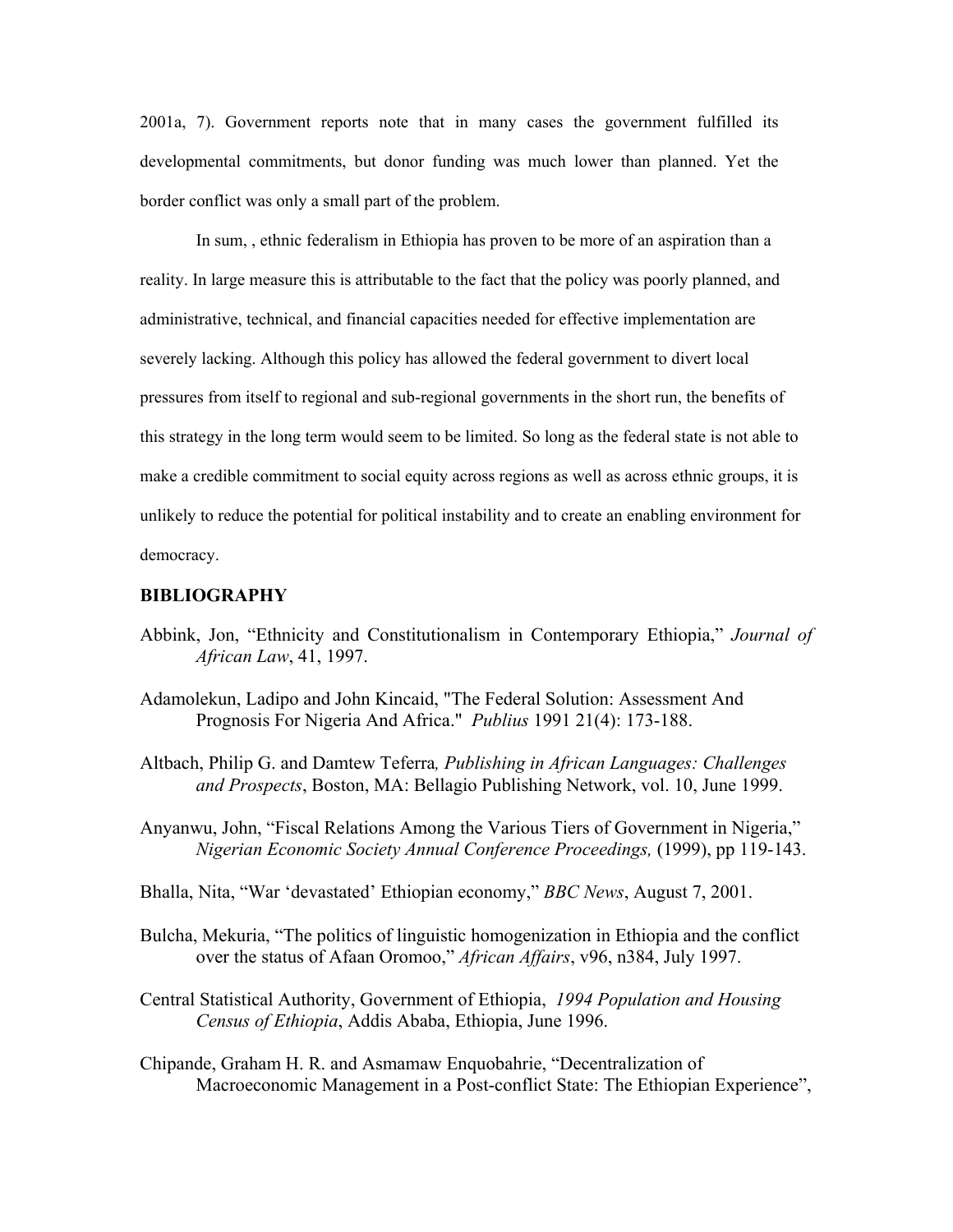Addis Ababa, Ethiopia: United Nations Development Program Ethiopia, June 1997.

Cohen, John M. and Stephen B. Peterson, *Administrative Decentralization: Strategies for Developing Countries*. West Hartford, CN: Kumarian Press, 1999.

*Constitution of the Federal Democratic Republic of Ethiopia,* Addis Ababa, 1994.

- Diamond, Larry, "Prospects for Democratic Development in Africa," Hoover Institution Essays in Public Policy, No. 74, Stanford University: Hoover Institution, 1997.
- Education Sector Development Program Action Plan, Ministry of Education, Addis Ababa, Ethiopia, June 1999.
- Education Sector Development Program report, Ministry of Education, Addis Ababa, Ethiopia, March 2000.
- Education Sector Development Programme (ESDP) Profile, Ministry of Education, Addis Ababa, March 2000.
- Education Sector Development Programme (ESDP) Consolidated National Performance Report: 1999/00, Ministry of Education, Addis Ababa, Ethiopia, February 2001.
- Egziabher, Tegegne Gebre, " The Influences of Decentralization on Some Aspects of Local and Regional Development Planning in Ethiopia," *Eastern Africa Social Science Research Review,* Vol. XIV, No. 1 (January 1998), pp. 33-63.
- Elaigwu, J. Isawa and Victor A. Olorunsola, " "Federalism and Politics of Compromise," in Donald Rothchild and Victor A. Olorunsola, eds. *State Versus Ethnic Claims: African Policy Dilemmas*. Boulder, CO: Westview, 1983.
- Elazar, Daniel, *Exploring Federalism*. Tuscaloosa, AL:University of Alabama Press, 1987.
- Ethiopia Education Sector Development Programme (ESDP) Mid Term Review Mission, Vol. 1 Main Report, March 2001.
- Ethiopian Peoples' Revolutionary Democratic Front (EPRDF), "EPRDF's Five Year Program of Development, Peace and Democracy." Addis Ababa (2000).
- Haile, Minasse, "The New Ethiopian Constitution: Its Impact Upon Unity, Human Rights and Development," *Suffolk Transnational Law Review*, Vol XX, No. 1 (Winter 1996), pp. 1-84.
- Horowitz, Donald, *Ethnic Groups in Conflict*, Berkeley: University Of California Press 1985.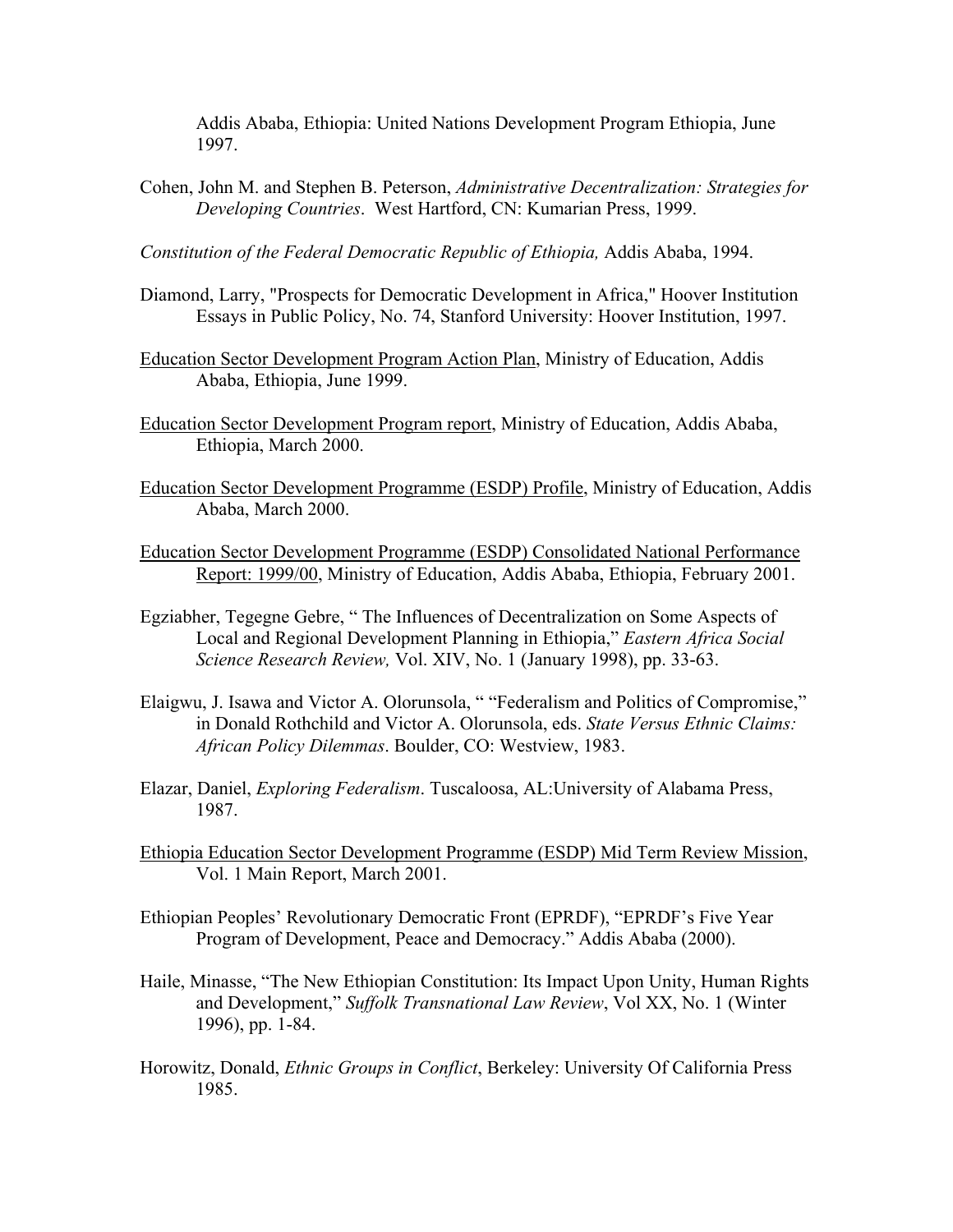- Indicators of the Ethiopian Education System, Ministry of Education, Addis Abeba, December, 1999.
- Joseph, Richard, "Class, State and Prebendal Politics in Nigerian." *Journal of Commonweath and Comparative Studies* 1983 21(3).
- Keller, Edmond J., *Revolutionary Ethiopia: From Empire to Peoples' Republic.*  Bloomington, IN: Indiana University Press, 1988.
- Keller, Edmond, "Remaking the Ethiopian State," in I. William Zartman, ed. *Collapsed States: The Disintegration and Restoration of Legitimate Authority*. Boulder, CO: Lynne Rienner, 1995.
- Keller, Edmond, "Regime Change and Ethno-regionalism in Ethiopia: The Case of the Oromo", in Asafa Jalata, ed., *Oromo Nationalism and the Ethiopian Discourse*. Lawrenceville, NJ: Red Sea Press, 1998, pp109-124.
- McNab, Christine, "Language Policy and Language Practice: Implementing Multilingual Literacy Education in Ethiopia," *African Studies Review*, v33, n3, December 1990.
- Naanen, Ben, "Oil-Producing Minorities And The Restructuring Of Nigerian Federalism: The Case Of The Ogoni People." *Journal of Commonwealth & Comparative Politics,* 1995 33(1): 46-78.
- Negarit Gazeta, *Proclamation to Provide for the Establishment of National/Regional Self-Government:* Proclamation #7 of 1992. (1992)

Negarit Gazeta, *1984 E.C. Budget Proclamation*: Proclamation #26 of 1992. (1992).

- Negarit Gazeta, *Proclamation No. 33/1992: A Proclamation to Define the sharing of Revenue Between the Central Government and the National/Regional Selfgovernments.* (1992).
- Negarit Gazeta, *Proclamation to Define the Powers and Duties of the Central and Regional Executive Organs of the Transitional Government of Ethiopia:* Proclamation #41 of 1993. (1993).
- Olowu, Dele, "The Literature On Nigerian Federalism: A Critical Appraisal." *Publius* 1991 21(4): 155-171.
- Olugbade, Kola, "The Nigerian state and the quest for a stable polity." *Comparative Politics* 1992 24(April):293-316.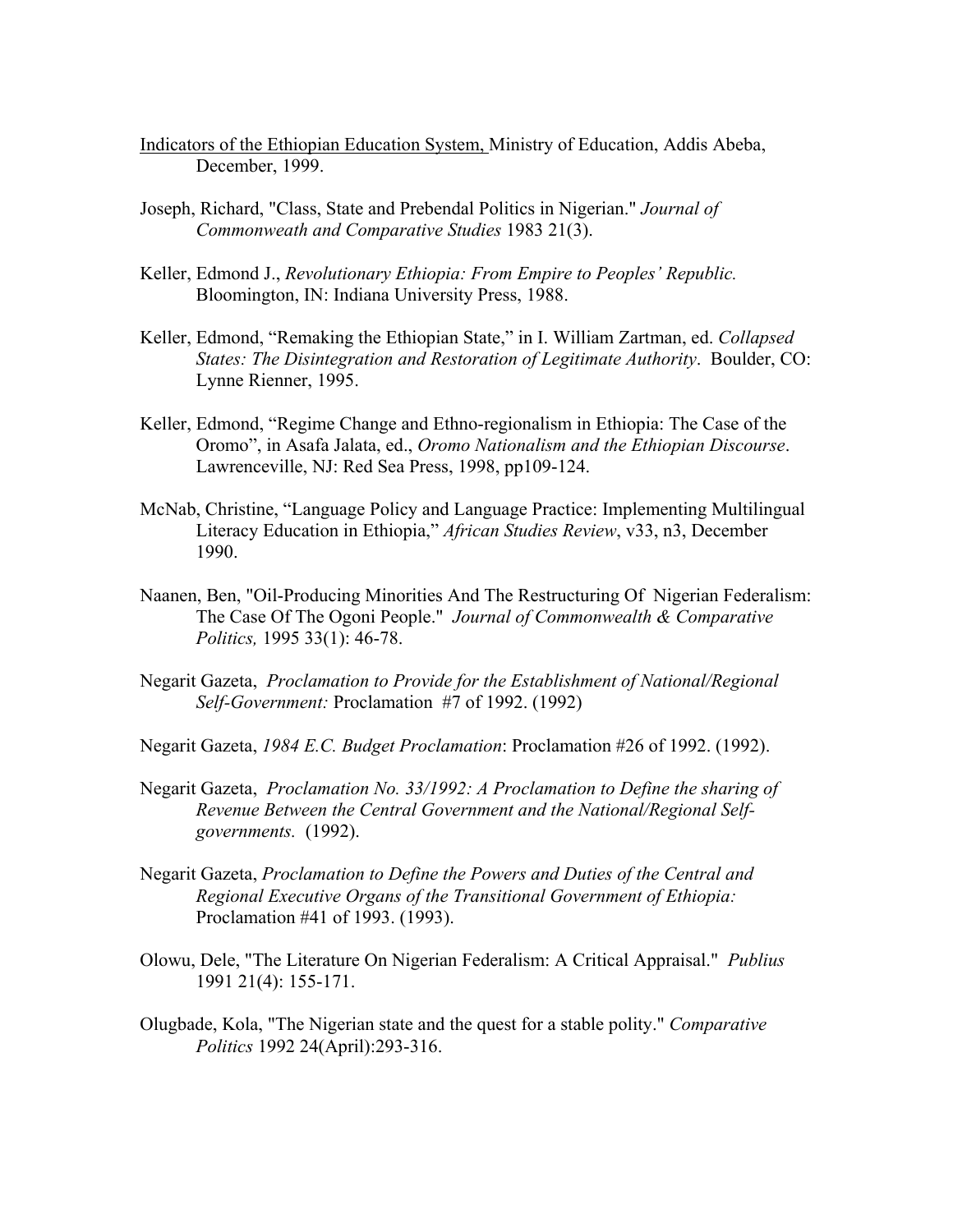- Osaghae, Eghosa E., "Ethnic Minorities And Federalism In Nigeria." *African Affairs* 1991 90(359): 237-258.
- Phillips, Adedotun O., "Managing Fiscal Federalism: Revenue Allocation Issues." *Publius* 1991 21(4): 103-111.
- Prime Minister of the Federal Democratic Republic of Ethiopia, *The System of Regional Administration in Ethiopia. (1994)*
- Przeworski, Adam, *Sustainable Democracy*, New York: Cambridge University Press, 1995.
- Riker, William, *Federalism: Origin, Operation, Significance.* Boston: Little Brown, 1964.
- Suberu, Rotimi, *Federalism and Ethnic Conflict in Nigeria.* Washington, DC: United States Institute of Peace Press, 2001.
- U.S. Department of State, *1999 Country Reports on Human Rights Practices: Ethiopia*, Released February 25, 2000, www.state.gov/www/global/humanrights/1999, accessed 5/30/01.
- World Bank, *Ethiopia: Review of Public Finances, Volume One*. Report No. 18369-ET (December 30, 1998).
- World Bank, *Ethiopia: Review of Public Finances, Volume Two.* Report No. 18369-ET (December 30, 1998).
- World Bank, *Ethiopia: Regionalization Study.* Report No. 18898-ET (February 3, 1999).
- Young, John, "Along Ethiopia's western frontier: Gambella and Benishangul in transition*," The Journal of Modern African Studies*, 37, 2, 1999.
- Young, John, "Regionalism and Democracy in Ethiopia," *The Third World Quarterly*, 19:2 (1998).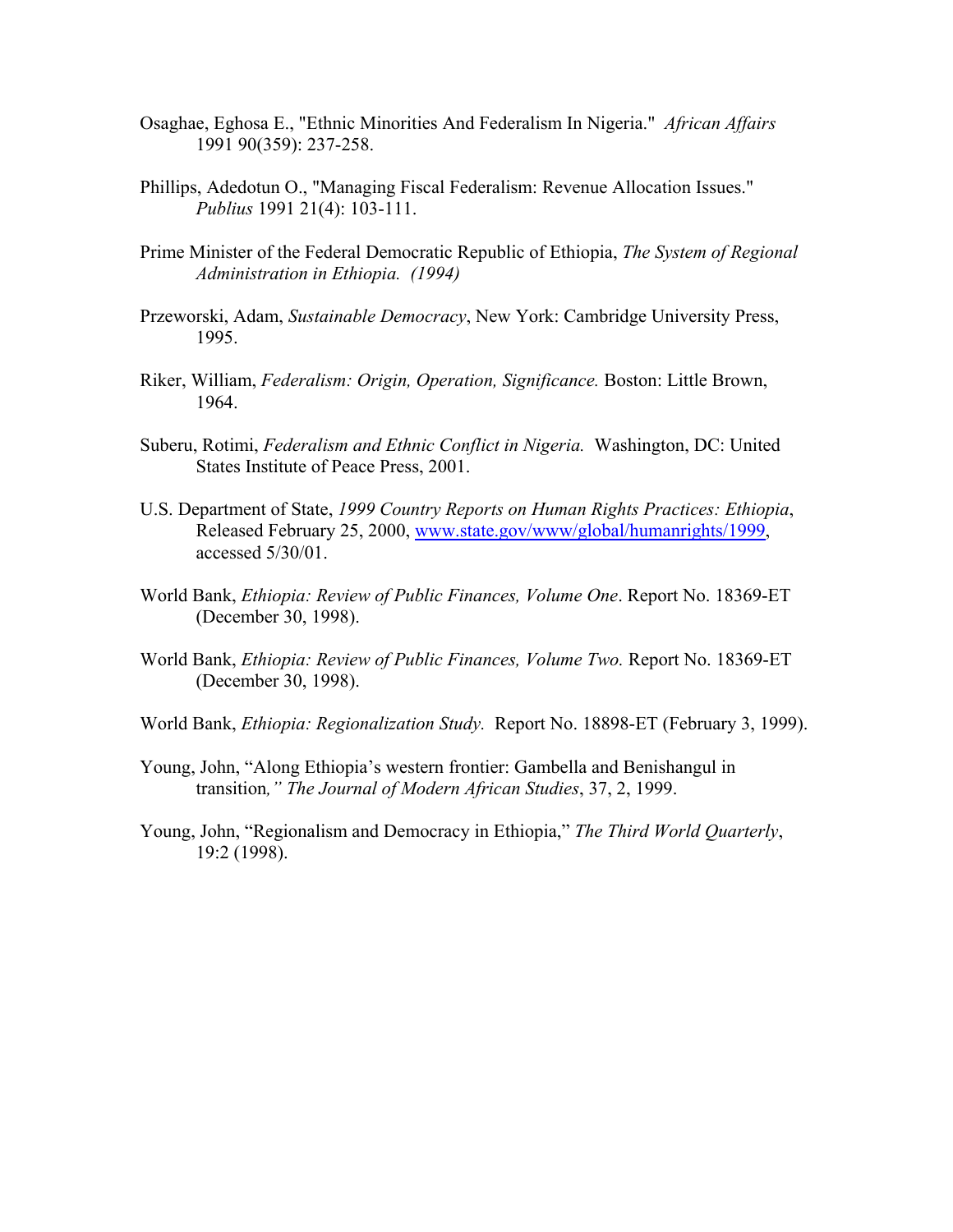



**1-8 (1996-2000)**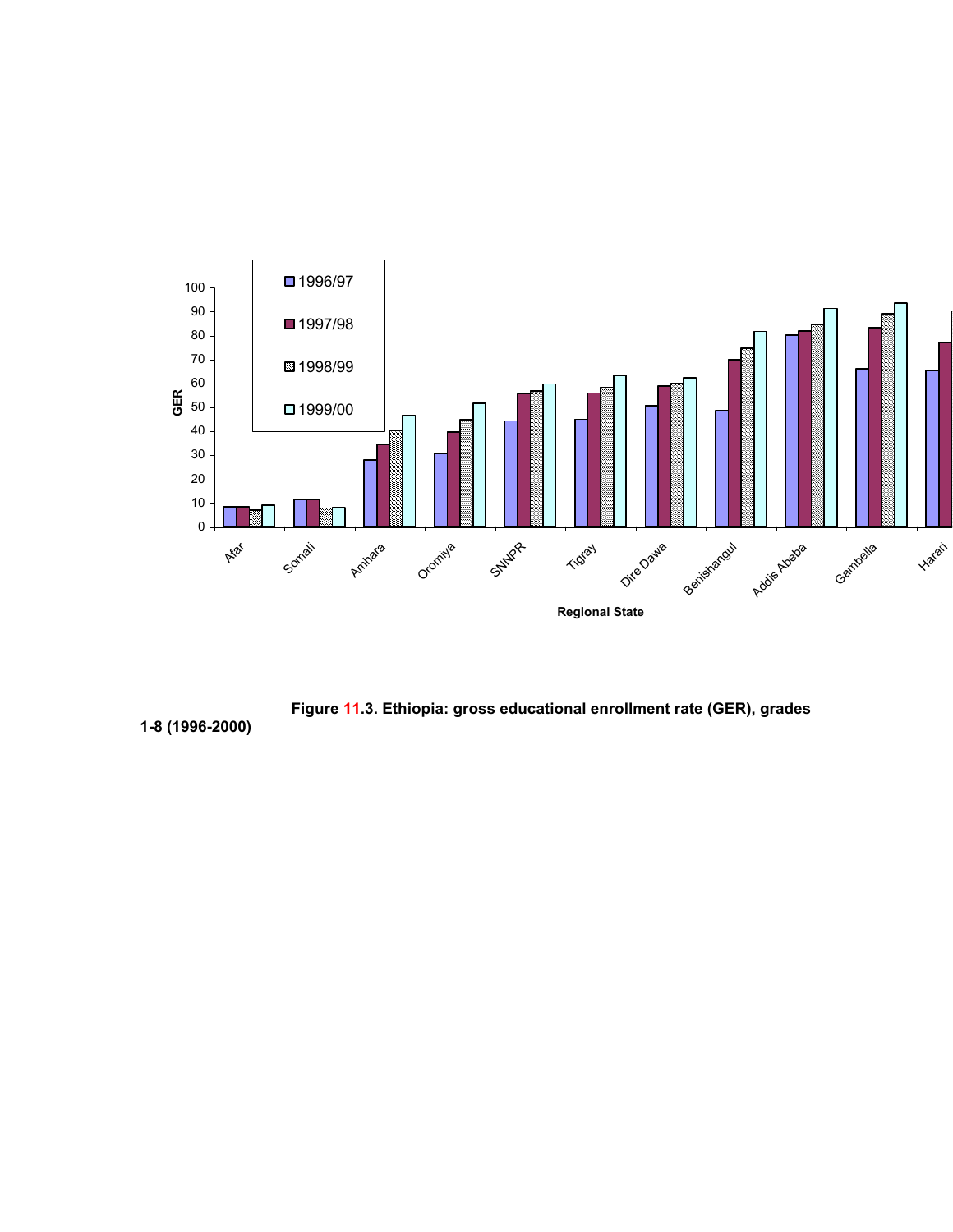



**1993-1998**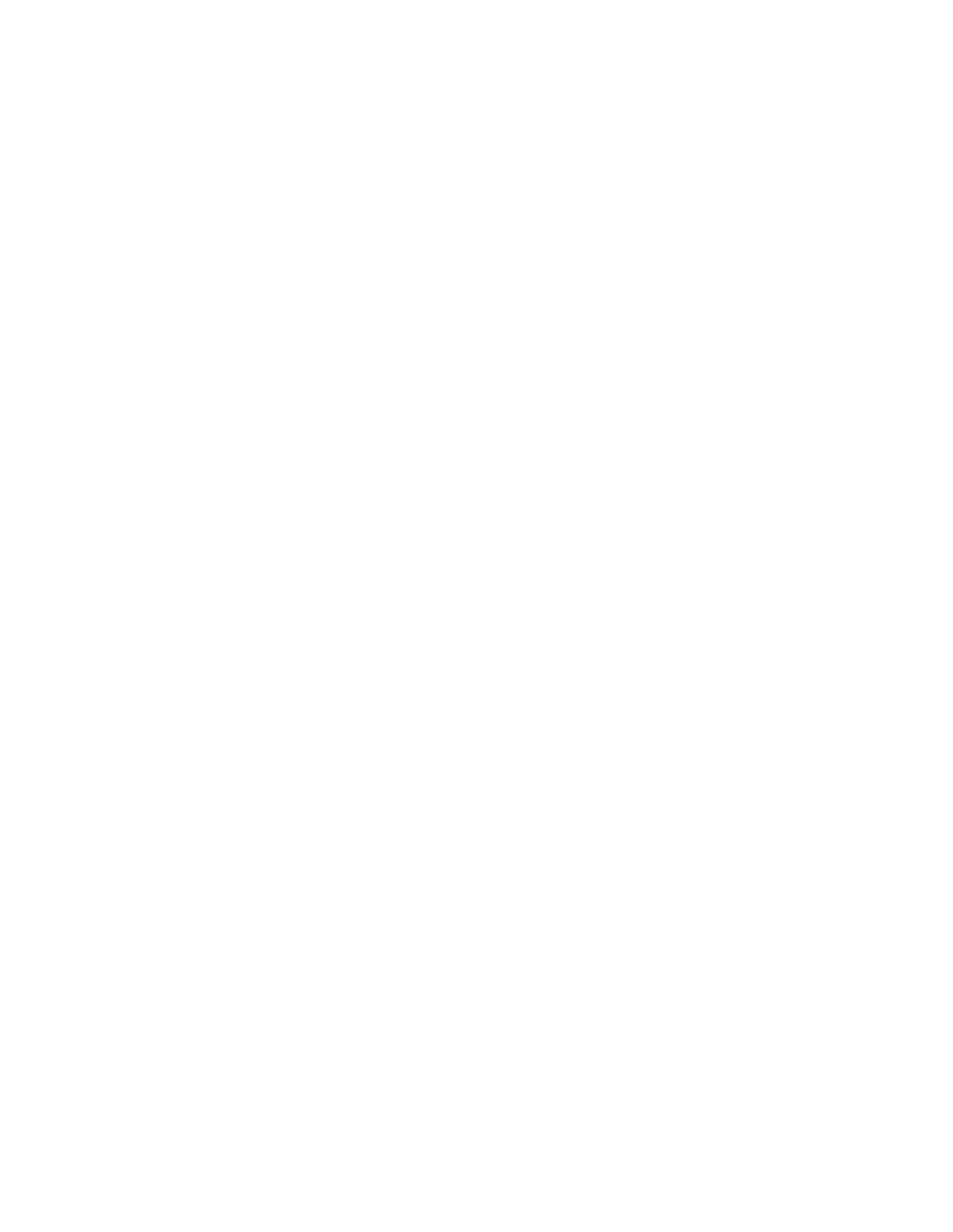## **Table 11.1. Ethiopia: key proclamations in the implementation of ethnic federalism**

|  | Proclamation $\#7^a$ 1992 Provided details for the ethno-regional states                                      |
|--|---------------------------------------------------------------------------------------------------------------|
|  | Proclamation #26 <sup>b</sup> 1992 Budget for Ethiopian Year Calendar 1984 (1991-92)                          |
|  | Proclamation #33° 1992 Defined revenue sharing between central and regional governments                       |
|  | Proclamation #41 <sup>d</sup> 1993 Defined powers and duties of central and regional executive organs         |
|  | n de la contra la posta de la contra la contra la contra la contra la contra la contra la contra la contra la |

Sources: <sup>a</sup>Negarit Gazeta (1992a). <sup>b</sup>Negarit Gazeta (1992b). <sup>c</sup>Negarit Gazeta (1992c). <sup>d</sup>Negarit Gazeta (1993).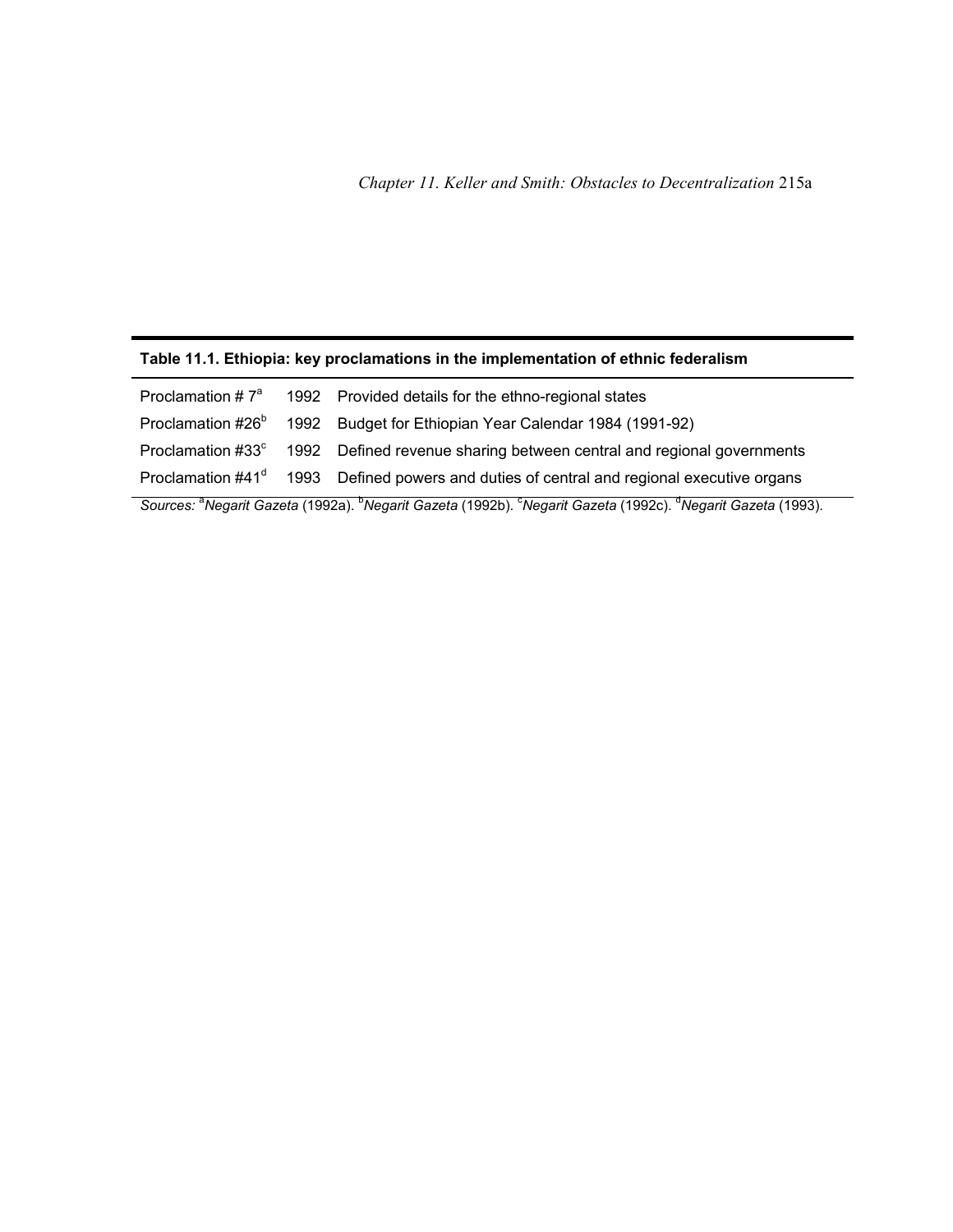Chapter 11. Keller and Smith: Obstacles to Decentralization 219a

|                                                            |               | 1993-94     | 1994-95       | 1995-96       | 1996-97                       | 1997-98                  |  |
|------------------------------------------------------------|---------------|-------------|---------------|---------------|-------------------------------|--------------------------|--|
| Afar                                                       |               | \$867,073   | \$1,187,805   | \$1,353,659   | \$1,793,902                   | \$1,342,683              |  |
| Somali                                                     |               | \$5,289,024 | \$5,745,122   | \$4,902,439   | \$4,602,439                   | \$5,856,098              |  |
| Amhara                                                     | \$11,589,024  |             | \$14,686,585  | \$16,489,024  | \$19,526,829                  | \$21,648,780             |  |
| Oromiya                                                    | \$26,258,537  |             | \$30,354,878  | \$40,445,122  | \$42,347,561                  | \$41,996,341             |  |
| <b>SNNPR</b>                                               |               | \$8,941,463 | \$12,787,805  | \$17,489,024  | \$19,215,854                  | \$17,756,098             |  |
| Tigray                                                     |               | \$5,392,683 | \$7,130,488   | \$10,514,634  | \$12,802,439                  | \$10,560,976             |  |
| Dire Dawa                                                  | \$2,462,195   |             | \$2,231,707   | \$1,798,780   | \$2,186,585<br>\$839,024      | \$2,198,780<br>\$981,707 |  |
| Benishangul                                                | \$439,024     |             | \$615,854     | \$664,634     |                               |                          |  |
| Addis Abeba                                                | \$22,521,951  |             | \$31,985,366  | \$42,532,927  | \$56,497,561                  | \$65,487,805             |  |
| Gambella                                                   |               | \$481,707   | \$662,195     | \$597,561     | \$880,488                     | \$814,634                |  |
| Harari                                                     |               | \$697,561   | \$723,171     | \$942,683     | \$941,463                     | \$970,732                |  |
| <b>Regions Total</b>                                       | \$84,940,244  |             | \$108,110,976 | \$137,730,488 | \$161,634,146                 | \$169,614,634            |  |
| <b>Federal Total</b>                                       | \$395,524,390 |             | \$612,963,415 | \$711,801,220 | \$783,725,610                 | \$866,646,341            |  |
| <b>National Total</b>                                      | \$480,464,634 |             | \$721,074,390 | \$849,531,707 | \$945,359,756 \$1,036,260,976 |                          |  |
| <b>Regional States</b><br>as per cent of national total    |               | 18%         | 15%           | 16%           | 17%                           | 16%                      |  |
| <b>Federal Government</b><br>as per cent of national total |               | 82%         | 85%           | 84%           | 83%                           | 84%                      |  |

|  |  |  |  | Table 11.2. Ethiopia: federal and regional state revenue shares, 1993-98. |  |
|--|--|--|--|---------------------------------------------------------------------------|--|
|--|--|--|--|---------------------------------------------------------------------------|--|

Totals include tax and non-tax revenue. 1996-1998 is based on revenue estimates. Figures were converted from Ethiopian Birr to US dollars based on rate of US\$1=Birr 8.2. Source: World Bank (1998).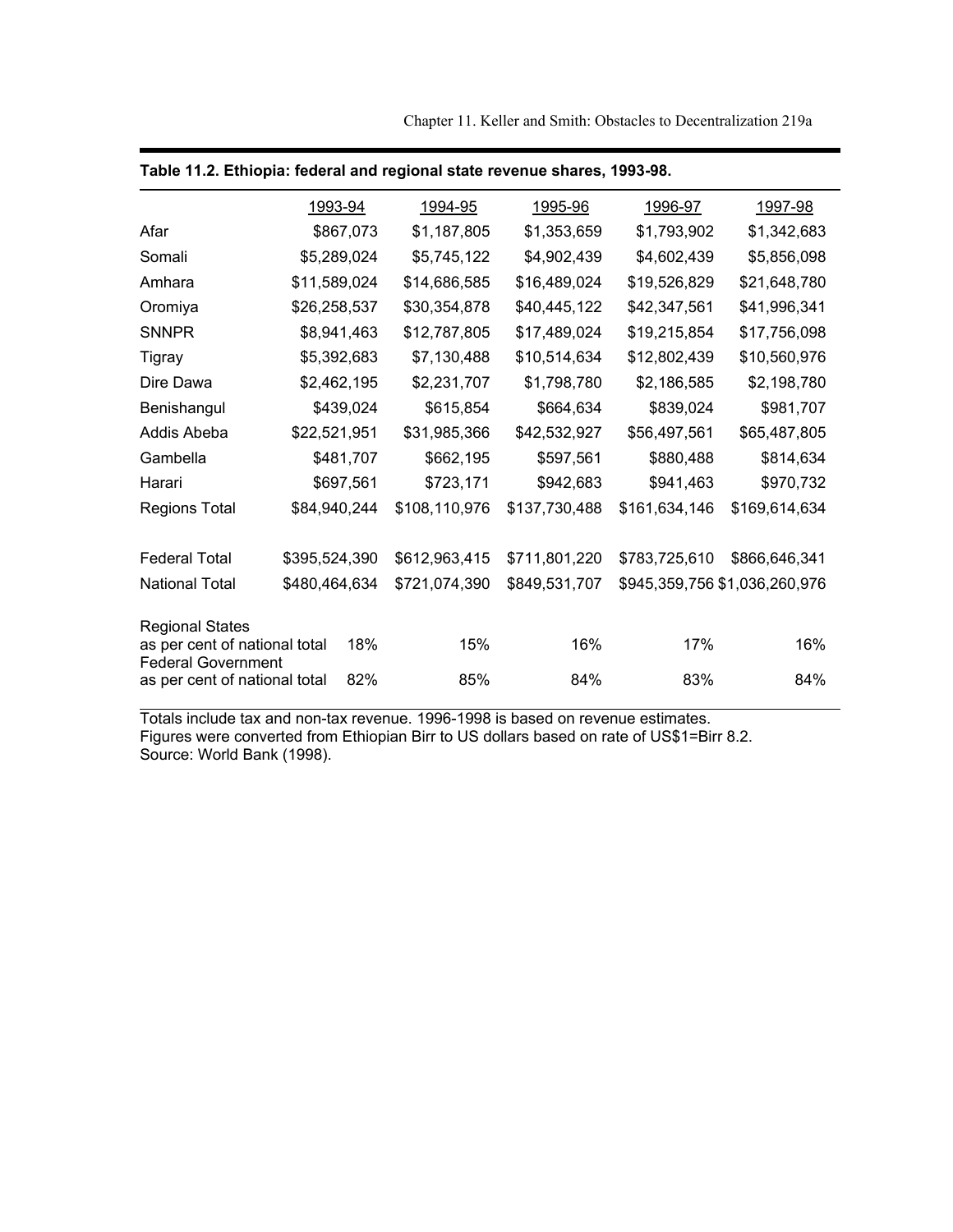Chapter 11. Keller and Smith: Obstacles to Decentralization 217a



(Labels indicate Region-States; unlabelled subdivisions indicate Zones within States)

**Figure 11.1. Ethiopia: Regional states of the federation**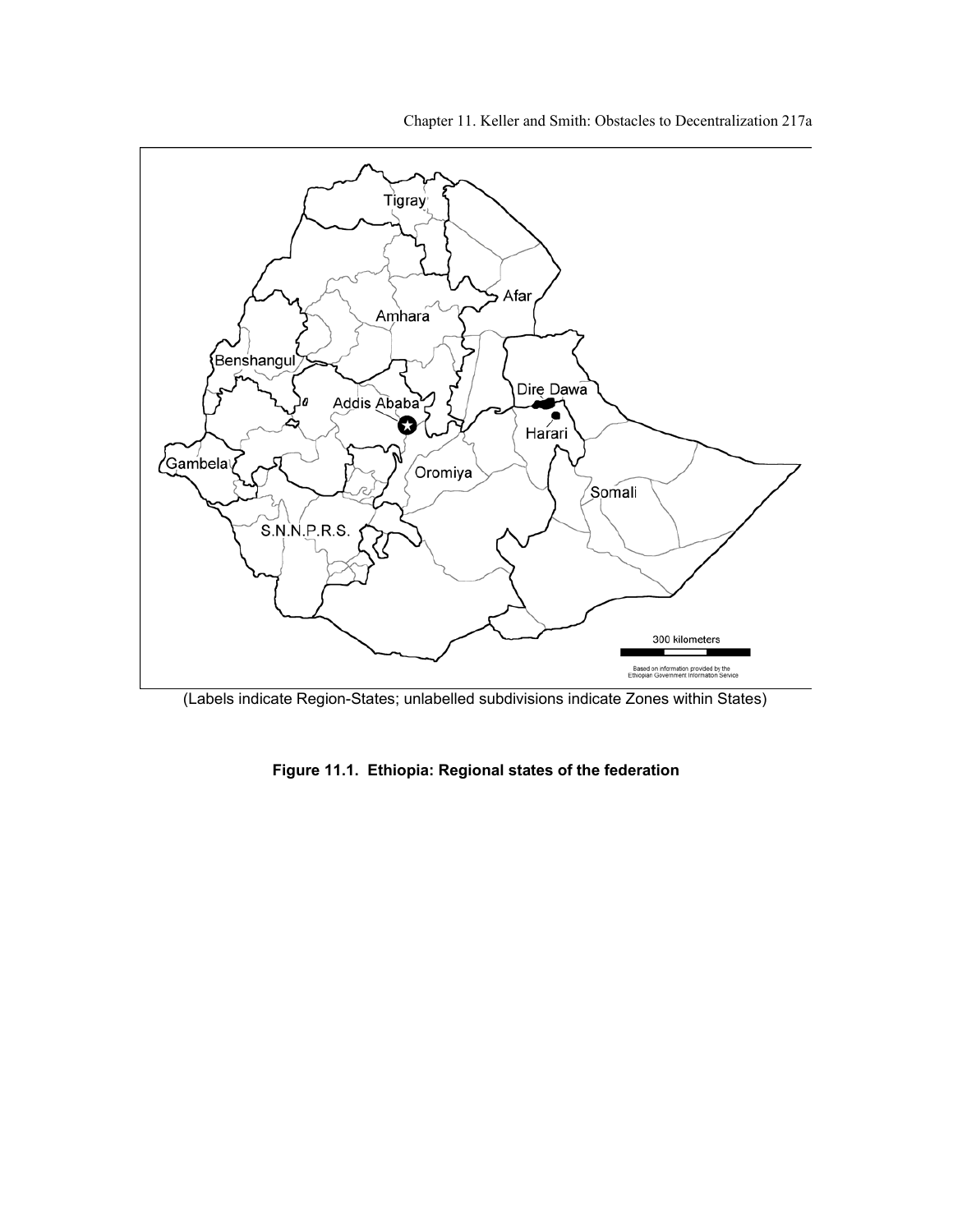

**Figure 11.2. Ethiopia: Organization of the federal hierarchy** 

|  | Table 11.3. Ethiopia: regional revenue indicators, 1994-95 to 1997-98 |  |
|--|-----------------------------------------------------------------------|--|
|  |                                                                       |  |

|                                         | <b>Tigray</b> | <b>Afar</b> | Amhara | Oromiya | <b>Somali</b> | Ben-<br>Shangui | <b>SNNP</b> | Gambella       | Hara         |
|-----------------------------------------|---------------|-------------|--------|---------|---------------|-----------------|-------------|----------------|--------------|
| Share of Total<br><b>State Revenues</b> | 6.98          | 0.91        | 12.12  | 27.51   | 4.07          | 0.48            | 11.02       | 0.48           | $\mathbf{0}$ |
| Per Capita<br>Revenue/GDP               | 0.05          | 0.02        | 0.02   | 0.04    | 0.06          | 0.03            | 0.03        | 0.08           | $\mathbf{0}$ |
| 1994 Population<br>(millions)           | 3.14          | 1.11        | 13.83  | 18.73   | 2.32          | 0.46            | 10.38       | 0.18           | $\mathbf{0}$ |
| Personal Income<br>Tax                  | 15            | 26          | 19     | 12      | 11            | 31              | 17          | 47             |              |
| <b>Business Profit</b><br>Tax           | 13            | 14          | 8      | 28      | 78            | $\overline{2}$  | 19          | $\overline{2}$ |              |
| Agricultural Income<br>and Land Fees    | 10            | $\mathbf 0$ | 33     | 25      | 0             | 12              | 25          | $\overline{2}$ |              |
| Ag. Income<br>Tax                       | 4             | 0           | 16     | 13      | $\mathbf 0$   | 6               | 14          | 1              |              |
| <b>Rural Land Use</b>                   | 6             | $\mathbf 0$ | 16     | 12      | 0             | 6               | 11          | 1              |              |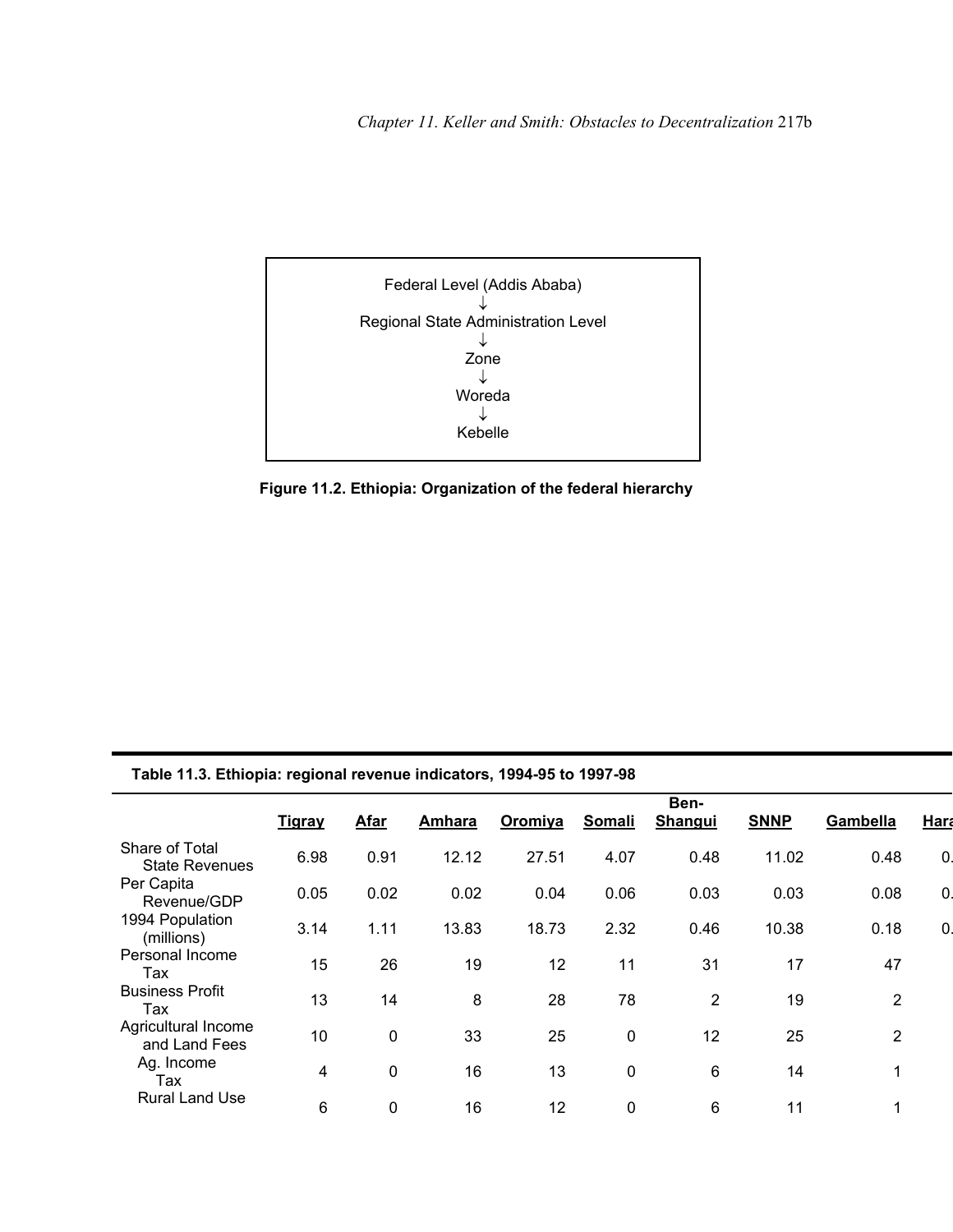| Fee                                 |                |    |    |             |   |    |              |    |  |
|-------------------------------------|----------------|----|----|-------------|---|----|--------------|----|--|
| Sales Tax on<br>Goods               | 32             | 39 | 4  | 14          | 2 | 2  | 15           | 6  |  |
| <b>Service Sales</b><br>Tax         | $\overline{2}$ | 0  | 1  | $\mathbf 0$ |   | 0  |              | 0  |  |
| <b>Urban Land Lease</b><br>Fee      | $\mathbf{0}$   | 0  | 0  | $\mathbf 0$ | 0 | 0  | $\mathbf{0}$ | 0  |  |
| Gov't Sale of goods<br>and services | 5              | 8  | 13 |             | 1 | 15 |              | 21 |  |
| Stamp Sales and<br>Duty             | 6              | 0  | 1  | 1           |   | 0  |              | 0  |  |
| Charges & Fees                      | 10             | 3  |    | 4           | 0 | 3  | 3            | 1  |  |
| All Others                          | 9              | 8  | 14 | 9           | 6 | 34 | 13           | 20 |  |





**1-8 (1996-2000)**